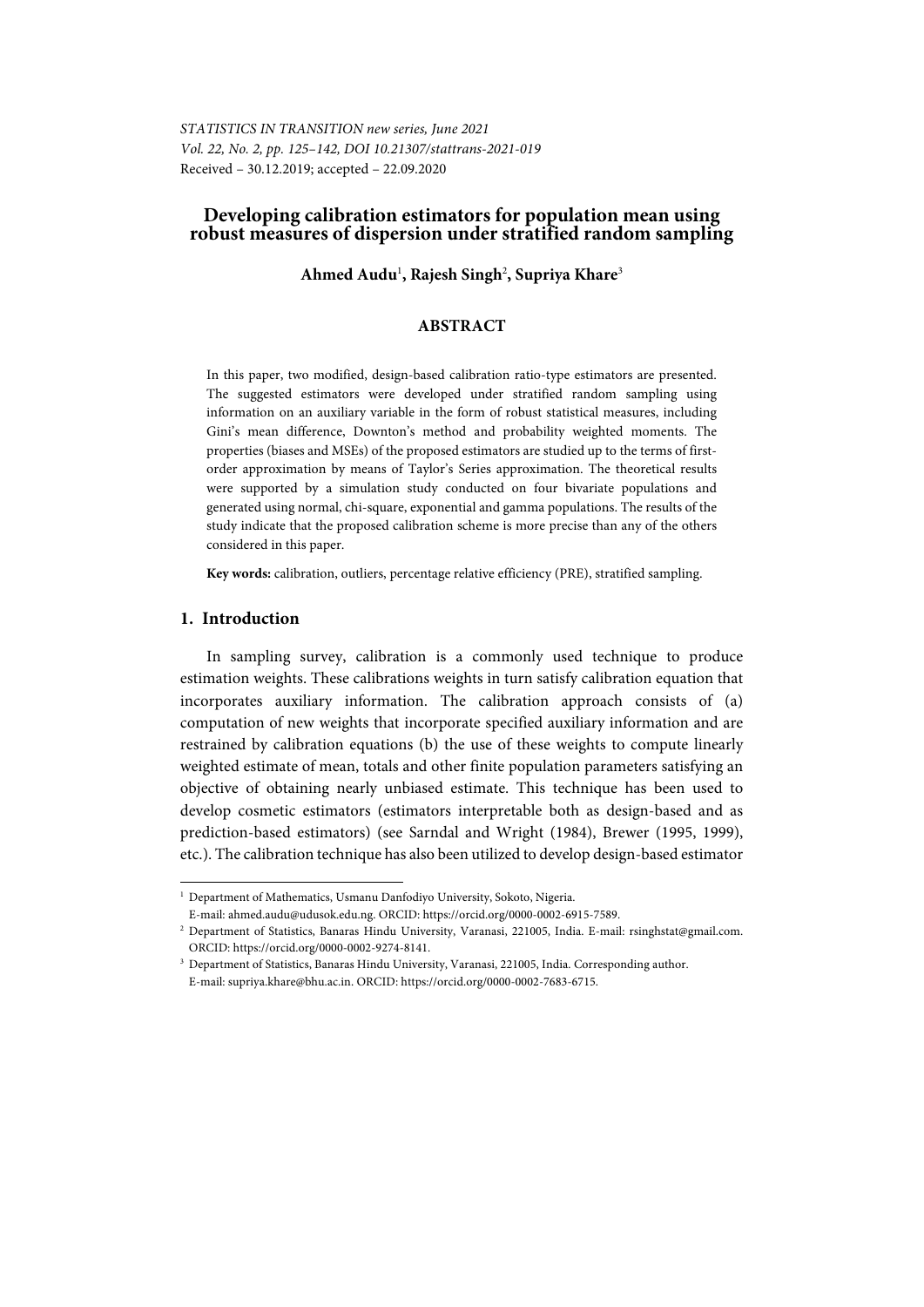under different sampling schemes like stratified random sampling, stratified random double sampling, two-stage sampling, etc. In this direction many authors like Deville and Sarndal (1992), Singh and Mohl (1996), Estevao and Sarndal (2000), Estevao and Sarndal (2002), Singh (2003),Tracy et al. (2003), Kim et al. (2007), Barktus and Pumputis (2010), Sud et al. (2014), Clement and Enang (2016), Rao et al. (2016) and Subzar et al. (2018) have proposed estimators and studied their properties for estimating population mean under different calibration constraints in stratified random sampling. Tracy et al. (2003) obtained calibration weights for population mean by using first and second order moments of auxiliary variable in stratified random sampling. Nidhi et al. (2017) considered estimation of population mean using calibration approach in stratified and stratified double sampling schemes. Kim et al. (2007) utilized calibration approach in defining estimators for population variance in stratified random sampling. Other authors like Horvitz and Thompson (1952), Estevao and Sárndal (2006), Aditya et al. (2016), Salinas et al. (2019) considered estimation of population mean under two stage sampling scheme using the calibration approach.

In this paper, we have suggested two calibrated schemes in stratified random sampling by utilizing auxiliary information on certain robust statistical measures like Gini's mean difference, Downton's method and Probability weighted moments, all of which are insensitive against the presence of outliers in the population and are less susceptible to fluctuations in sampling whenever extreme observations are present as alternatives to Rao et al. (2016) calibration estimators.

#### **2. Some existing estimators in literature**

Let  $\Theta_N = \left\{\Theta_{N_h}, h=1,2,...,K \right\}$  be a stratified non-overlapping heterogeneous population with  $K$  strata of size  $N = \sum_{h=1}^{K}$ *K*  $N = \sum_{h=1}^{K} N_h$  with units  $y_{hi}$ ,  $i = 1, 2, ..., N_{hi}$  and  $x_{hi}$ ,  $i = 1,2,..., N_{hi}$  for study variable *y* and auxiliary variable *x* respectively. 1 1  $\overline{Y}_h = N_h^{-1} \sum_{i=1}^{N_h} y_{hi}$  and  $\overline{X}_h = N_h^{-1} \sum_{i=1}^{N_h}$  $\overline{X}_h = N_h^{-1} \sum_{i=1}^{N_h} x_{hi}$  are means of study and auxiliary variables respectively. A random sample of size  $n = \sum_{h=1}^{K}$  $n = \sum_{h=1}^{K} n_h$  is selected from the population using SRSWOR. The conventional unbiased estimator of the population mean and its variance is given in Eq. (2.1) and Eq. (2.2), respectively.

$$
\overline{y}_{st} = \sum_{h=1}^{K} \Delta_h \overline{y}_h
$$
\n(2.1)

$$
Var\left(\overline{y}_{st}\right) = \sum_{h=1}^{K} \Delta_h^2 \left(n_h^{-1} - N_h^{-1}\right) S_{yh}^2 \tag{2.2}
$$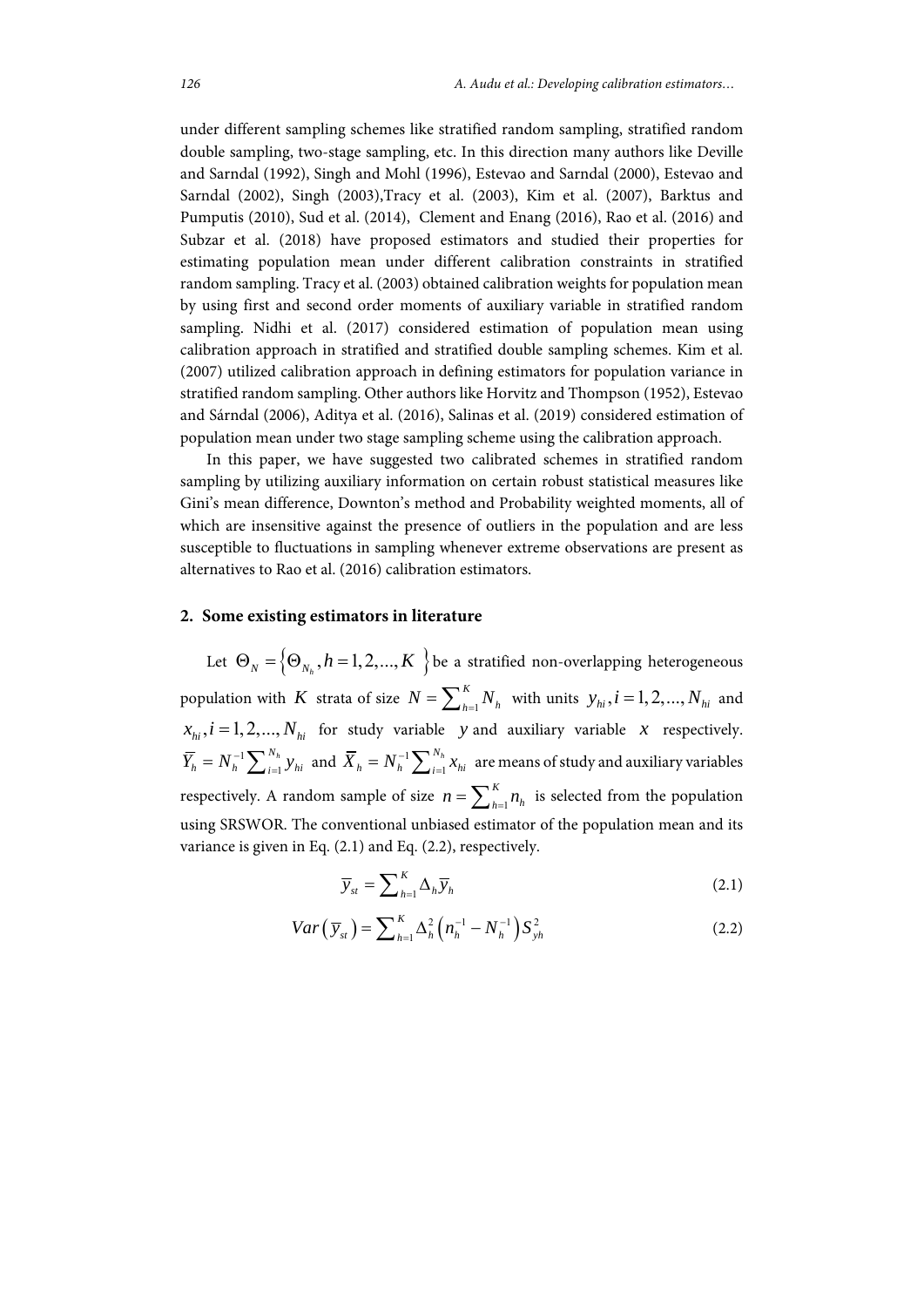Where,

$$
\Delta_h = N_h / N, \ \overline{y}_h = n_h^{-1} \sum_{i=1}^{n_h} y_{hi}, \ S_{yh}^2 = (N_h - 1)^{-1} \sum_{i=1}^{N_h} (y_{hi} - \overline{Y}_h)^2, \overline{Y} = \sum_{h=1}^{K} \Delta_h \overline{Y}_h
$$

Singh (2003) suggested a design-based calibration estimator with two constraints for estimating population mean in stratified sampling. The suggested calibration estimator is given in Eq. (2.3).

$$
\overline{y}_{S} = \sum_{h=1}^{K} \Delta_h^S \overline{y}_h
$$
\n(2.3)

where  $\Delta_h^S$  is the new calibration weight of stratum  $K^{th}$  to be obtained by solving (2.4).

$$
\min \quad Z_{S} = \sum_{h=1}^{K} \left( \Delta_{h}^{S} - \Delta_{h} \right)^{2} / \Delta_{h} \phi_{h}
$$
\n
$$
s.t \quad \sum_{h=1}^{K} \Delta_{h}^{S} \overline{x}_{h} = \sum_{h=1}^{K} \Delta_{h} \overline{X}_{h}, \quad \sum_{h=1}^{K} \Delta_{h}^{S} = \sum_{h=1}^{K} \Delta_{h}
$$
\n
$$
(2.4)
$$

where  $\phi_h$  are suitably chosen positive scale factors, which decide the form of the estimator.

Eq.(2.4) yields a calibration weight in Eq. (2.5) and the estimator  $\bar{y}_s$  was obtained as in Eq. (2.6).

$$
\Delta_h^S = \Delta_h + \frac{\phi_h \Delta_h \overline{x}_h \sum_{h=1}^K \Delta_h \phi_h - \Delta_h \phi_h \sum_{h=1}^K \Delta_h \phi_h \overline{x}_h}{\sum_{h=1}^K \Delta_h \phi_h \sum_{h=1}^K \Delta_h \phi_h \overline{x}_h^2 - \left(\sum_{h=1}^K \Delta_h \phi_h \overline{x}_h\right)^2} \left(\overline{X} - \sum_{h=1}^K \Delta_h \overline{x}_h\right)
$$
\n
$$
\overline{y}_S = \sum_{h=1}^K \Delta_h \overline{y}_h + \frac{\sum_{h=1}^K \phi_h \Delta_h \sum_{h=1}^K \phi_h \Delta_h \overline{x}_h \overline{y}_h - \sum_{h=1}^K \phi_h \Delta_h \overline{x}_h \sum_{h=1}^K \phi_h \Delta_h \overline{y}_h}{\sum_{h=1}^K \phi_h \Delta_h \sum_{h=1}^K \phi_h \Delta_h \overline{x}_h^2 - \left(\sum_{h=1}^K \phi_h \Delta_h \overline{x}_h\right)^2}
$$
\n(2.5)

 Clement and Enang (2016) suggested a design-based calibration estimator for the combined ratio estimator in stratified random sampling. The suggested estimators with the associated calibration constraint are given in Eq. (2.7) and Eq. (2.8).

 $\sum_{i=1}^n r_i - h \sum_{j=1}^n r_j - h^{(r)}h$   $\sum_{j=1}^n$ 

$$
\overline{y}_{CE} = \sum_{h=1}^{K} \Delta_h^{CE} \hat{R} \overline{X}
$$
 (2.7)

$$
\min \quad Z_{CE} = \sum_{h=1}^{K} \left( \Delta_h^{CE} - \Delta_h \right)^2 / \Delta_h \phi_h
$$
\n
$$
s.t \quad \sum_{h=1}^{K} \Delta_h^{CE} \overline{x}_h = \overline{X}
$$
\n
$$
(2.8)
$$

(2.6)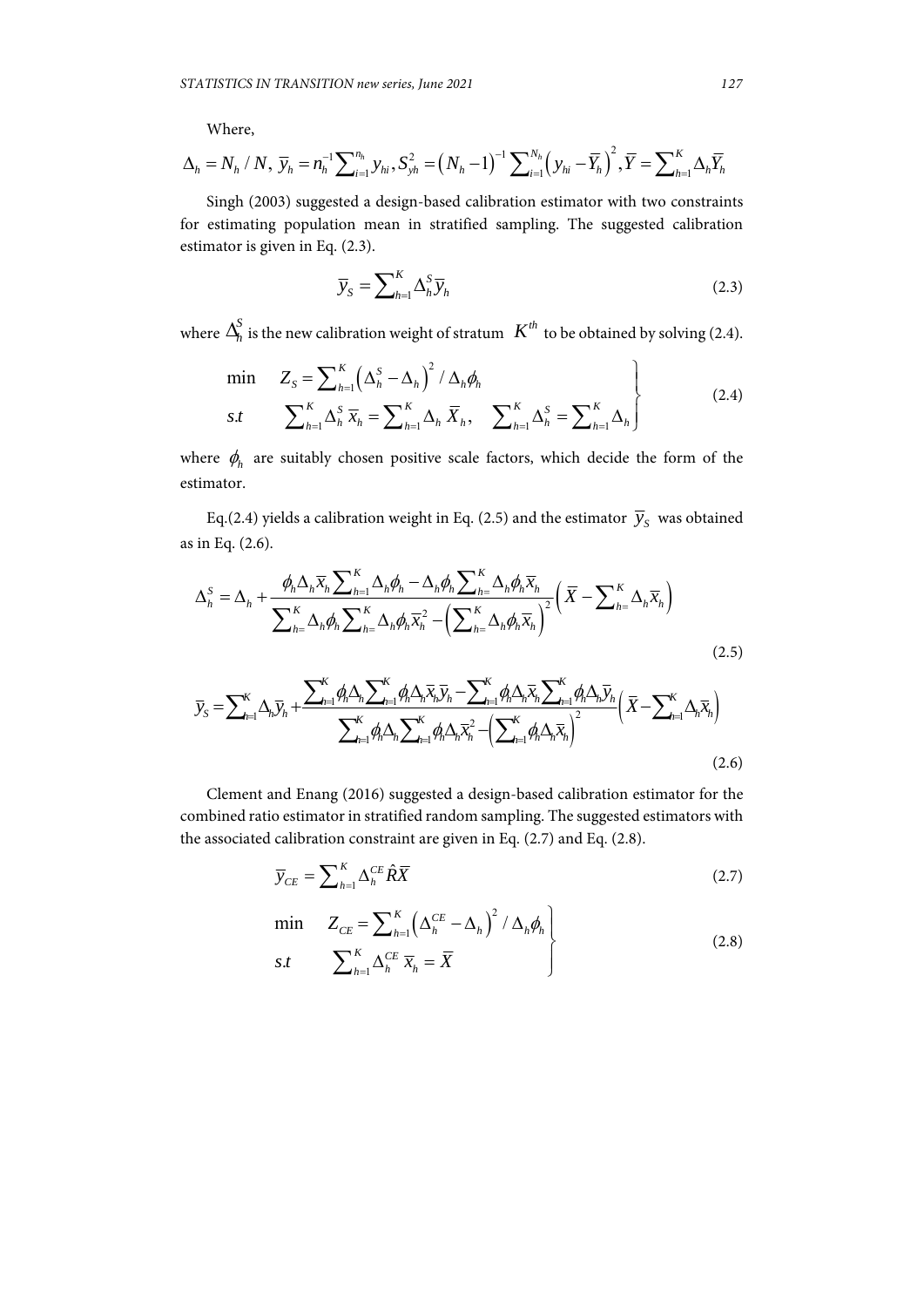where  $\hat{R}_h = \overline{y}_h / \overline{x}_h \Delta_h^C$  is the proposed calibration weight of  $K^{th}$  stratum.

The calibration weight  $\Delta_h^*$ , estimator  $\overline{y}_{CE}$  and  $var(\overline{y}_{CE})$  were obtained as given in Eq. (2.9), Eq. (2.10) and Eq. (2.11) respectively.

$$
\Delta_h^{CE} = \Delta_h + \frac{\Delta_h \phi_h \overline{x}_h}{\sum_{h=1}^K \Delta_h \phi_h \overline{x}_h^2} \left( \overline{X} - \sum_{h=1}^K \Delta_h \overline{x}_h \right)
$$
(2.9)

$$
\overline{y}_{CE} = \overline{X} \sum_{h=1}^{K} \Delta_h \overline{y}_h / \sum_{h=1}^{K} \Delta_h \overline{x}_h
$$
\n(2.10)

$$
Bias(\overline{y}_{CE}) = \overline{X}^{-1} \sum_{h=1}^{K} \Delta_h (n_h^{-1} - N_h^{-1}) (RS_{xh}^2 - S_{yxh})
$$
 (2.11)

$$
Var\left(\overline{y}_{CE}\right) = \left(\overline{X}^2 Var\left(\overline{x}_{st}\right) \sum_{h=1}^K \Delta_h^2 \left(n_h^{-1} - N_h^{-1}\right) S_h^{*2}\right) / \overline{\hat{X}}^2 Var\left(\overline{x}_{st}^*\right)
$$
\n(2.12)

where

$$
\hat{\overline{X}} = \sum_{h=1}^{K} \Delta_h \overline{x}_h, Var(\overline{x}_M^*) = \sum_{h=1}^{K} \Delta_h S_{xh}^2, S_h^{*2} = S_{yh}^2 + R^2 S_{xh}^2 - 2RS_{yxh}, R = \overline{Y} / \overline{X},
$$
  
\n
$$
S_{yxh} = (N_h - 1)^{-1} \sum_{i=1}^{N_h} (y_{hi} - \overline{Y}_h)(x_{hi} - \overline{X}_h)
$$

Rao et al. (2016) proposed two new design-based calibration schemes by incorporating coefficient of variation in the constraint to the chi-square distance function for the new calibration weight defined to improve the precision of the sample mean estimator in stratified random sampling. The first scheme proposed is given in Eq. (2.13).

$$
\overline{y}_{RTK} = \sum_{h=1}^{K} \Delta_h^* \overline{y}_h
$$
\n(2.13)

where  $\boldsymbol{\Delta}_h^*$  is the new calibration weight such that the chi-square function  $Z_*$  is defined as

$$
\min \qquad Z_* = \sum_{h=1}^K \frac{\left(\Delta_h^* - \Delta_h\right)^2}{\Delta_h \phi_h}
$$
\n
$$
s.t \sum_{h=1}^K \Delta_h^* \left(\overline{x}_h + c_{xh}\right) = \sum_{h=1}^K \Delta_h \left(\overline{X}_h + C_{xh}\right)
$$
\n
$$
(2.14)
$$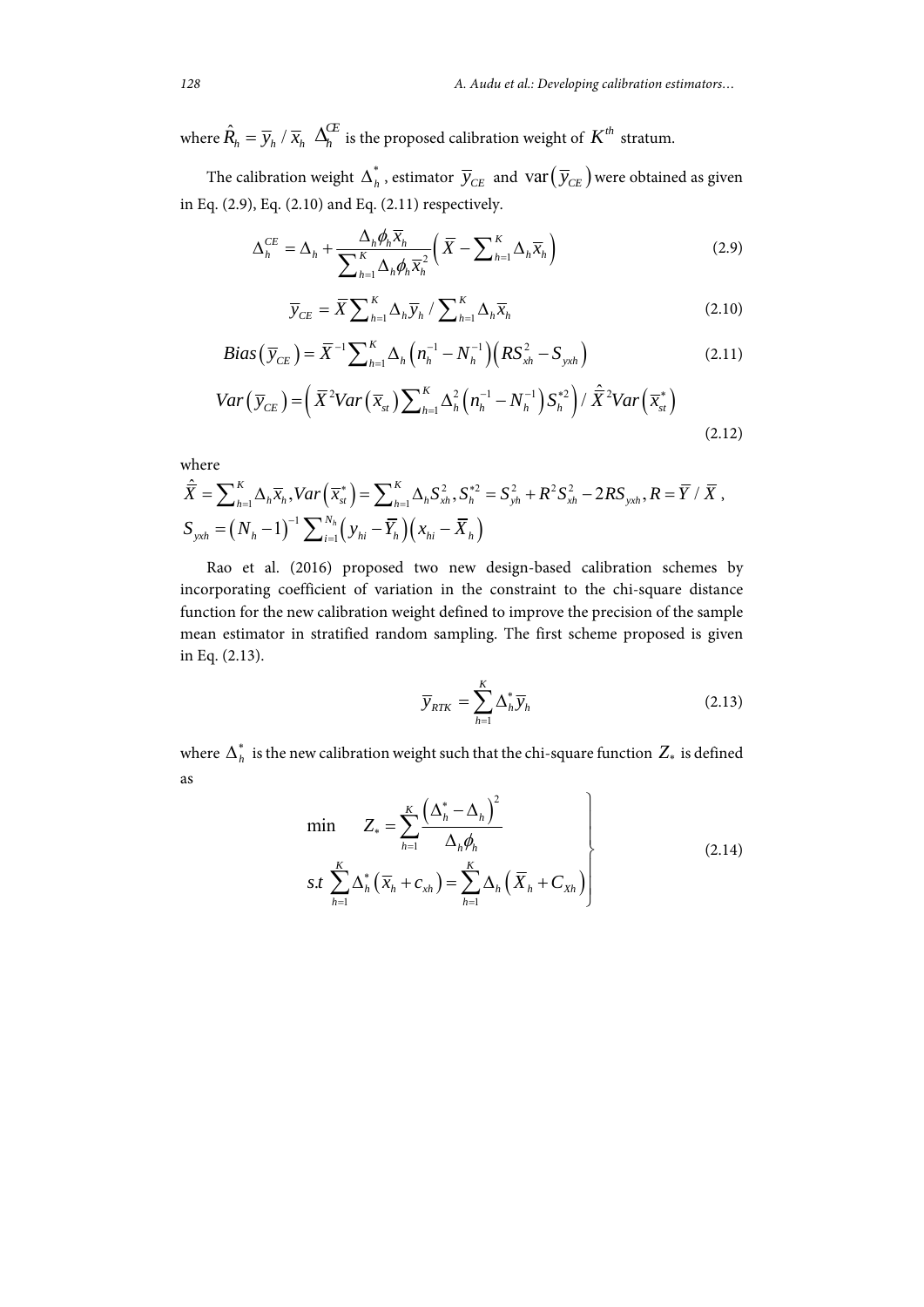where

$$
c_{xh} = s_{xh} / \overline{x}_h, C_{Xh} = S_{Xh} / \overline{X}_h, s_{xh}^2 = (n_h - 1)^{-1} \sum_{i=1}^{n_h} (x_{hi} - \overline{x}_h)^2, \overline{x}_h = n_h^{-1} \sum_{i=1}^{n_h} x_{hi}
$$
  

$$
S_{Xh}^2 = (N_h - 1)^{-1} \sum_{i=1}^{N_h} (x_{hi} - \overline{X}_h)^2
$$

Solving Eq. (2.14) and let  $\phi_h = (\overline{x}_h + c_{xh})^{-1}$ , the calibration weight  $\Delta_{h1}^*$  and the estimator  $\bar{y}_{RTK}$  are given by Eq. (2.15) and Eq. (2.16) respectively.

$$
\Delta_{h1}^* = \Delta_h + \Delta_h \left( \sum_{h=1}^K \Delta_h \left( \overline{X}_h + C_{\overline{X}_h} \right) - \sum_{h=1}^K \Delta_h \left( \overline{X}_h + C_{\overline{X}_h} \right) \right) \left( \sum_{h=1}^K \Delta_h \left( \overline{X}_h + C_{\overline{X}_h} \right) \right)^{-1} \tag{2.15}
$$

$$
\overline{y}_{RTK1} = \sum_{h=1}^{K} \Delta_h \overline{y}_h \sum_{h=1}^{K} \Delta_h \left( \overline{X}_h + C_{Xh} \right) \left( \sum_{h=1}^{K} \Delta_h \left( \overline{x}_h + c_{xh} \right) \right)^{-1}
$$
(2.16)

Similarly, function  $Z_*$  is also subjected to another constraint defined in Eq. (2.17),

$$
\sum_{h=1}^{K} \Delta_h^* \left( 1 + \overline{x}_h + c_{xh} \right) = \sum_{h=1}^{K} \Delta_h \left( 1 + \overline{X}_h + C_{xh} \right)
$$
\n(2.17)

which lead to another estimator given as

$$
\Delta_{h2}^* = \Delta_h + \Delta_h \left( \sum_{h=1}^K \Delta_h \left( 1 + \overline{X}_h + C_{Xh} \right) - \sum_{h=1}^K \Delta_h \left( 1 + \overline{X}_h + C_{\nu h} \right) \right) \left( \sum_{h=1}^K \Delta_h \left( 1 + \overline{X}_h + C_{\nu h} \right) \right)^{-1} \tag{2.18}
$$

$$
\overline{y}_{RTK2} = \sum_{h=1}^{K} \Delta_h \overline{y}_h \sum_{h=1}^{K} \Delta_h \left( 1 + \overline{X}_h + C_{Xh} \right) \left( \sum_{h=1}^{K} \Delta_h \left( 1 + \overline{x}_h + C_{xh} \right) \right)^{-1} \tag{2.19}
$$

However, estimators  $\bar{y}_{RTK1}$  and  $\bar{y}_{RTK2}$  are functions of coefficients of variation which are easily affected outliers or extreme values.

#### **3. Suggested calibration estimators**

Motivated by Clement and Enang (2016) and Rao et al. (2016), we proposed two classes of design-based calibration estimators in stratified random sampling using robust measures such as Gini's mean difference  $G_{MD}$ , Downton's method  $D_M$  and probability weighted moments  $P_{WM}$  of the auxiliary information, which are insensitive to the presence of outliers or extreme values in the data.

Let  $z \in \mathbb{R}^+$  with units  $z_i$ ,  $i = 1, 2, ..., N$ , then: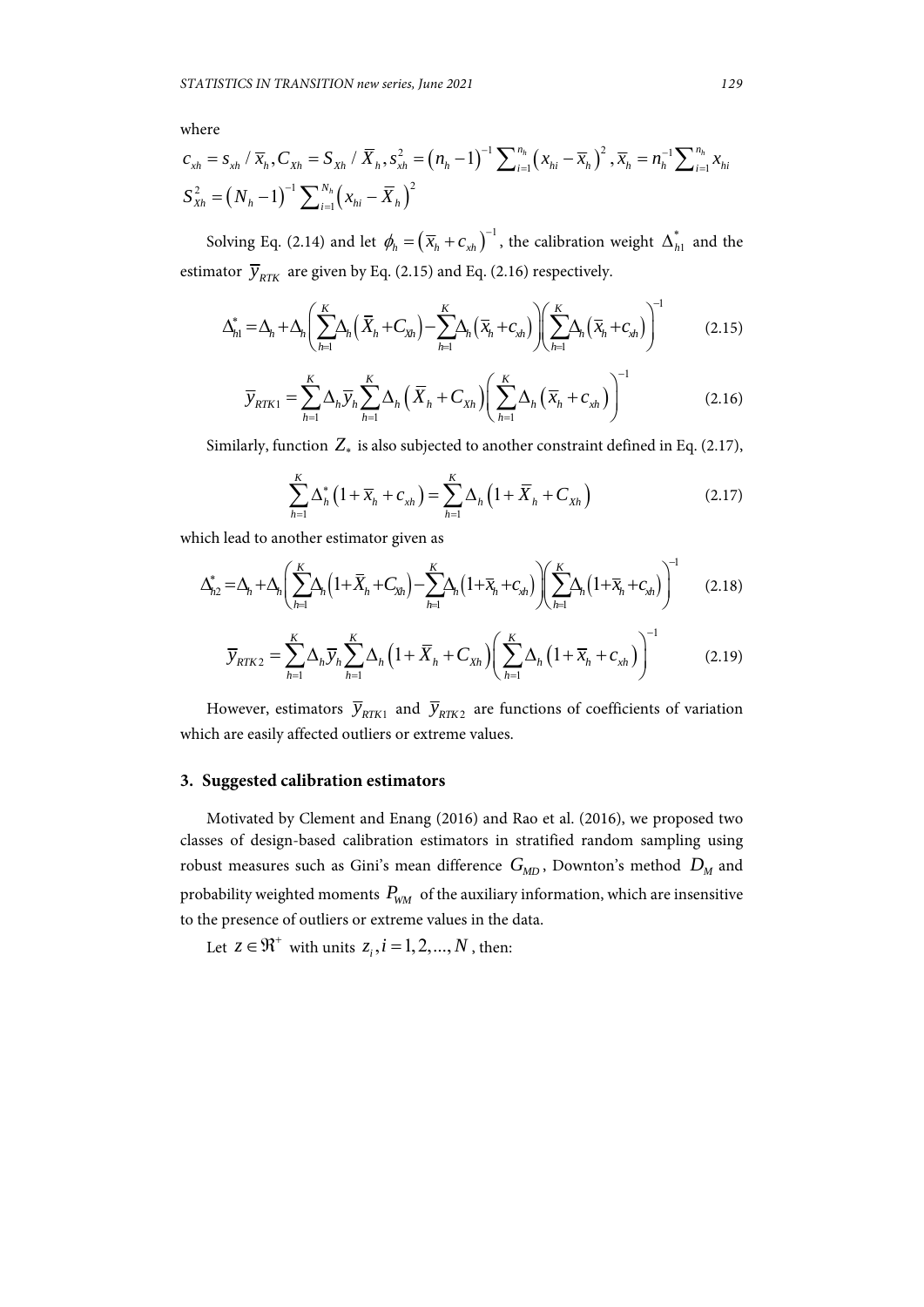*130 A. Audu et al.: Developing calibration estimators…*

$$
G_{MD}(z) = 2N^{-1}(N-1)^{-1} \sum_{i=1}^{N} (2i - N - 1) z_i
$$
 (3.1)

$$
D_M(z) = 2\sqrt{\pi}N^{-1}(N-1)^{-1}\sum_{i=1}^{N} (i - (N+1)/2)z_i
$$
 (3.2)

$$
P_{WM}\left(z\right) = \sqrt{\pi} N^{-2} \sum_{i=1}^{N} \left(2i - \left(N + 1\right)\right) z_i \tag{3.3}
$$

## **3.1. First calibration scheme proposed**

Consider an estimator defined in Eq. (3.4) under stratified sampling having distance function as given in Eq. (3.5),

$$
\overline{y}_{AR} = \sum_{h=1}^{K} \Omega_{hi}^* \overline{y}_h, i = 1, 2, 3.
$$
 (3.4)

where  $\Omega_{hi}^*$  is the new calibration weights such that the chi-square function  $Z^*$  is defined as

$$
\min \qquad Z^* = \sum_{h=1}^K \frac{\left(\Omega_{hi}^* - \Delta_h\right)^2}{\Delta_h \phi_h}
$$
\n
$$
s.t \sum_{h=1}^K \Omega_{hi}^* \left(\overline{x}_h + \lambda_{hi}(x)\right) = \sum_{h=1}^K \Delta_h \left(\overline{X}_h + \lambda_{hi}(x)\right), i = 1, 2, 3
$$
\n
$$
(x) = G_{\text{triv}}(x), \lambda_{i,2}(x) = D_{\text{triv}}(x), \lambda_{i,3}(x) = P_{\text{triv}}(x) \tag{3.5}
$$

where  $\lambda_{h1}(x) = G_{MDh}(x), \lambda_{h2}(x) = D_{Mh}(x), \lambda_{h3}(x) = P_{WMh}(x)$ 

To compute the new calibrated weights  $\Omega_{hi}^*$ , we use the Lagrange multipliers function of the form given by Eq. (3.6),

$$
\Phi = \sum_{h=1}^{K} \frac{\left(\Omega_{hi}^* - \Delta_h\right)^2}{\Delta_h \phi_h} - 2\eta \left(\sum_{h=1}^{K} \Omega_{hi}^* \left(\overline{x}_h + \lambda_{hi}(x)\right) - \sum_{h=1}^{K} \Delta_h \left(\overline{X}_h + \lambda_{hi}(x)\right)\right) \quad (3.6)
$$

Partially differentiating Eq. (3.6) with respect to  $\Omega_h^*$  and  $\eta$  and equating to zero, we have

$$
\Omega_{hi}^* = \Delta_h + \eta \Delta_h \phi_h \left( \overline{x}_h + \lambda_{hi} (x) \right) \tag{3.7}
$$

$$
\sum_{h=1}^{K} \Omega_{hi}^* \left( \overline{x}_h + \lambda_{hi} (x) \right) - \sum_{h=1}^{K} \Delta_h \left( \overline{X}_h + \lambda_{hi} (x) \right) = 0 \tag{3.8}
$$

Substituting Eq. (3.7) in Eq. (3.8) to get  $\eta$  and then substituting the expression obtained into Eq. (3.7). By putting  $\phi_h = \left(\overline{x}_h + \lambda_{hi}(x)\right)^{-1}$ , the new calibration weight  $\boldsymbol{\Omega}^*_{hi}$  is obtained as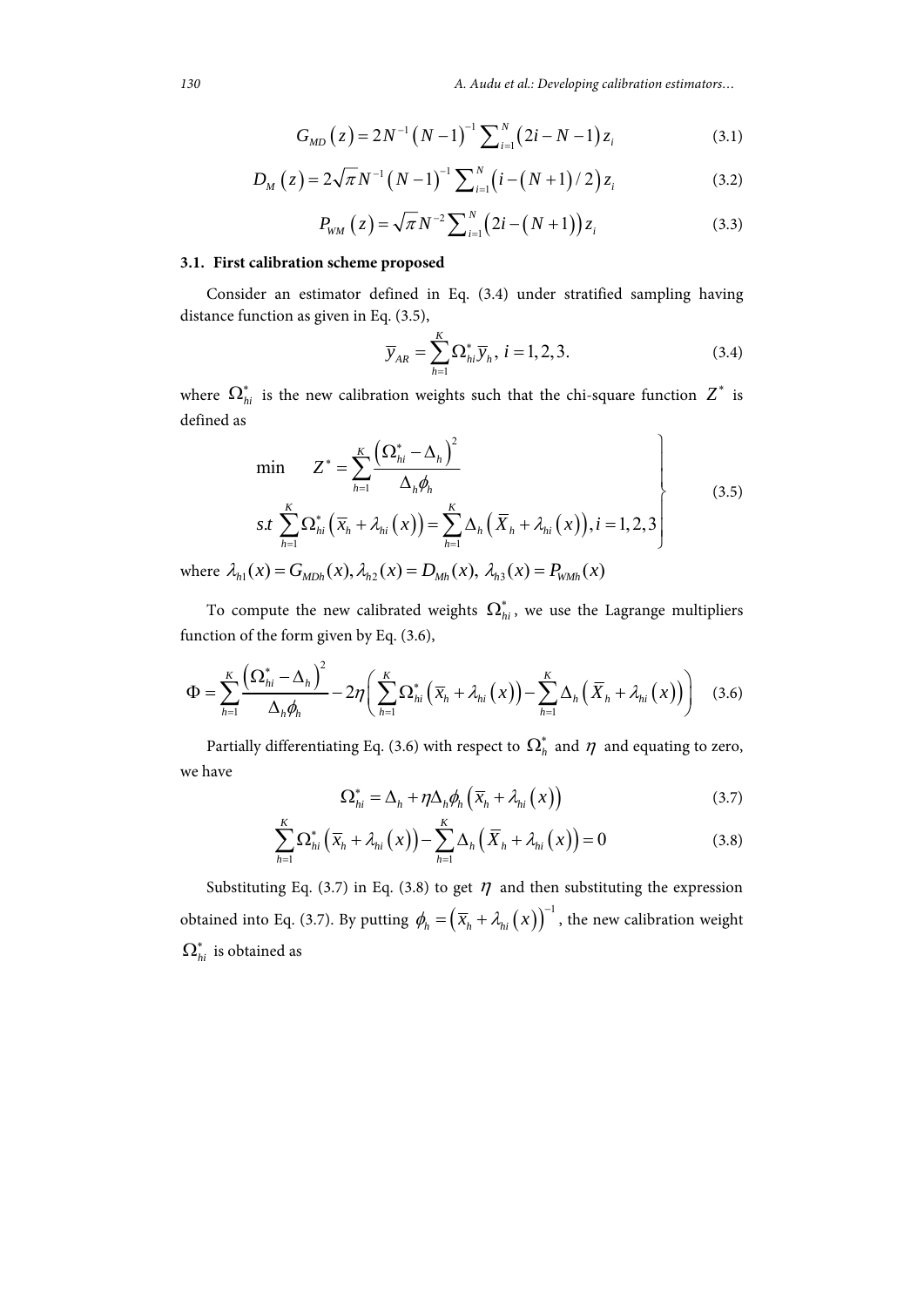$$
\Omega_{j_{il}}^* = \Delta_h + \Delta_h \left( \sum_{h=1}^K \Delta_h \left( \overline{X}_h + \lambda_{hi}(x) \right) - \sum_{h=1}^K \Delta_h \left( \overline{X}_h + \lambda_{hi}(x) \right) \right) \left( \sum_{h=1}^K \Delta_h \left( \overline{X}_h + \lambda_{hi}(x) \right) \right)^{-1} \tag{3.9}
$$

Now, substituting Eq. (3.9) in Eq. (3.4) and letting  $\lambda_{hi}(x)$  be either  $G_{Mdh}(x)$  or  $D_{Mh}(x)$  or  $P_{WMh}(x)$ , the new estimators are obtained as,

$$
\overline{y}_{ARI} = \sum_{h=1}^{K} \Delta_h \overline{y}_h \sum_{h=1}^{K} \Delta_h \left( \overline{X}_h + G_{MDh}(x) \right) \left( \sum_{h=1}^{K} \Delta_h \left( \overline{X}_h + G_{MDh}(x) \right) \right)^{-1} \right)
$$
\n
$$
\overline{y}_{AR2} = \sum_{h=1}^{K} \Delta_h \overline{y}_h \sum_{h=1}^{K} \Delta_h \left( \overline{X}_h + D_{Mh}(x) \right) \left( \sum_{h=1}^{K} \Delta_h \left( \overline{X}_h + D_{Mh}(x) \right) \right)^{-1} \right)
$$
\n
$$
\overline{y}_{AR3} = \sum_{h=1}^{K} \Delta_h \overline{y}_h \sum_{h=1}^{K} \Delta_h \left( \overline{X}_h + P_{WMh}(x) \right) \left( \sum_{h=1}^{K} \Delta_h \left( \overline{X}_h + P_{WMh}(x) \right) \right)^{-1} \right)
$$
\n(3.10)

## **3.2. Second calibration scheme proposed**

To obtain the second class of the proposed estimators, we let

$$
\overline{y}_{AS} = \sum_{h=1}^{K} \Pi_{hi}^* \overline{y}_h, \ i = 1, 2, 3. \tag{3.11}
$$

where  $\prod_{hi}^*$  is the new calibration weight such that the chi-square function  $U^*$  is defined as

$$
\min \qquad U^* = \sum_{h=1}^K \frac{\left(\Pi_{hi}^* - \Delta_h\right)^2}{\Delta_h \phi_h}
$$
\n
$$
s.t \sum_{h=1}^K \Pi_{hi}^* \left(1 + \overline{x}_h + \lambda_{hi}(x)\right) = \sum_{h=1}^K \Delta_h \left(1 + \overline{X}_h + \lambda_{hi}(x)\right), \ i = 1, 2, 3 \qquad (3.12)
$$

Solving for  $\prod_{h}^{*}$  using the Lagrange multipliers technique and putting  $\phi_h = (1 + \overline{X}_h + \lambda_{hi}(x))$ <sup>-1</sup>, we have the new calibrated weight given by Eq. (2.14).

$$
\Pi_{hi}^* = \Delta_h + \Delta_h \left( \sum_{h=1}^K \Delta_h \left( 1 + \overline{X}_h + \lambda_{hi}(x) \right) - \sum_{h=1}^K \Delta_h \left( 1 + \overline{X}_h + \lambda_{hi}(x) \right) \right) \left( \sum_{h=1}^K \Delta_h \left( 1 + \overline{X}_h + \lambda_{hi}(x) \right) \right)^{-1} \tag{3.13}
$$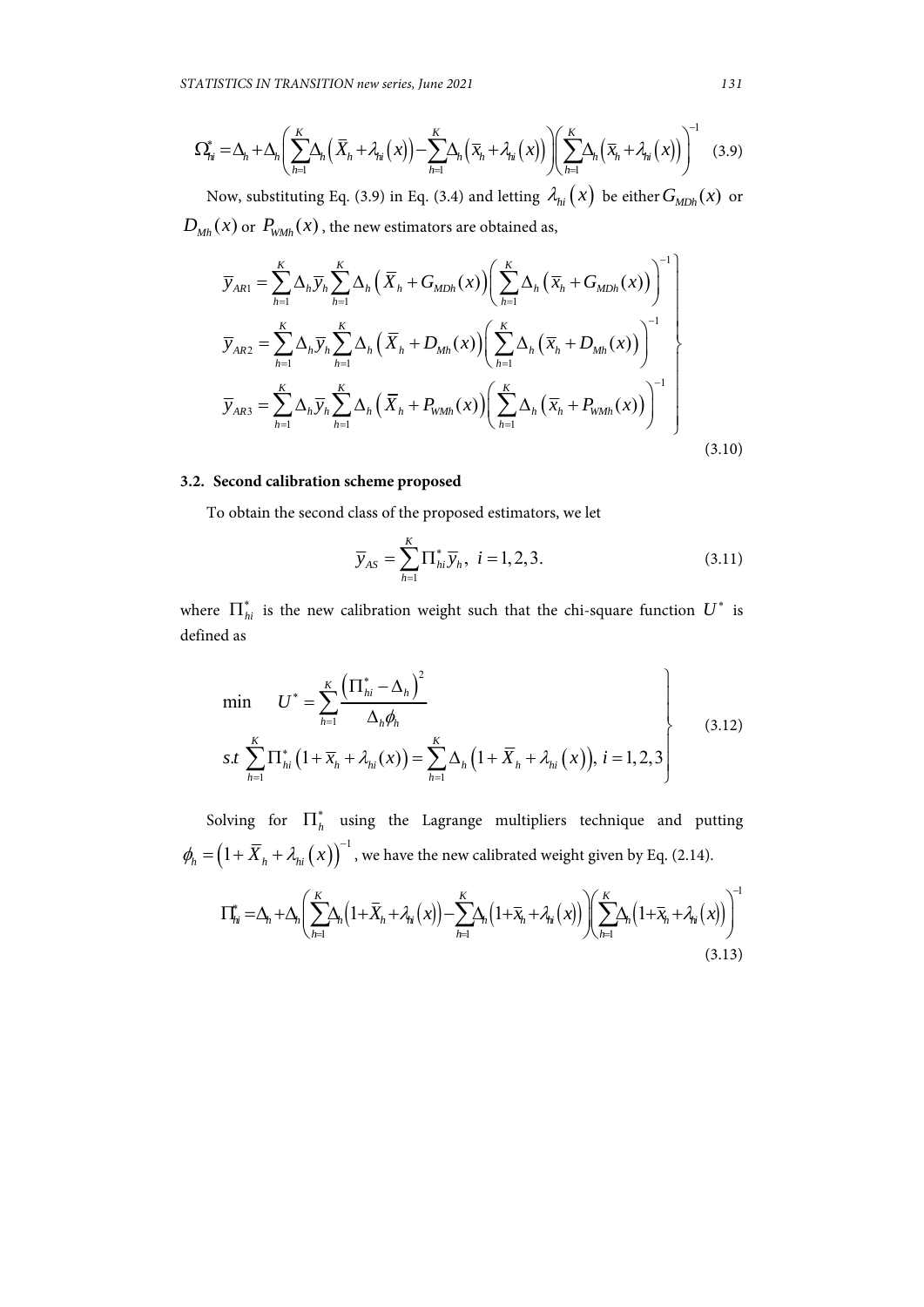By putting Eq. (3.13) in Eq. (3.11) and letting  $\lambda_{hi}(x)$  be either  $G_{MDh}(x)$  or  $D_{Mh}(x)$  or  $P_{WMh}(x)$ , the new estimators are obtained as

$$
\overline{y}_{AS1} = \sum_{h=1}^{K} \Delta_h \overline{y}_h \sum_{h=1}^{K} \Delta_h (1 + \overline{X}_h + G_{MDh}(x)) \left( \sum_{h=1}^{K} \Delta_h (1 + \overline{x}_h + G_{MDh}(x)) \right)^{-1} \right)
$$
\n
$$
\overline{y}_{AS2} = \sum_{h=1}^{K} \Delta_h \overline{y}_h \sum_{h=1}^{K} \Delta_h (1 + \overline{X}_h + D_{Mh}(x)) \left( \sum_{h=1}^{K} \Delta_h (1 + \overline{x}_h + D_{Mh}(x)) \right)^{-1} \right)
$$
\n
$$
\overline{y}_{AS3} = \sum_{h=1}^{K} \Delta_h \overline{y}_h \sum_{h=1}^{K} \Delta_h (1 + \overline{X}_h + P_{WMh}(x)) \left( \sum_{h=1}^{K} \Delta_h (1 + \overline{x}_h + P_{WMh}(x)) \right)^{-1} \right)
$$
\n(3.14)

## **3.3. Properties (bias and MSE) of the proposed estimators**

To obtain bias and MSE of the suggested estimators  $\overline{y}_{ARi}$ ,  $\overline{y}_{ASi}$ , the following error terms are defined:  $e_0 = (\overline{y}_{st} - \overline{Y}) / \overline{Y}$ ,  $e_1 = (\overline{x}_{st} - \overline{X}) / \overline{X}$  with expected values defined in Eq. (3.15)

$$
E(e_0) = E(e_1) = 0, E(e_0^2) = Var(\overline{y}_{st})/\overline{Y}^2,
$$
  
\n
$$
E(e_1^2) = Var(\overline{x}_{st})/\overline{X}^2, E(e_0e_1) = Cov(\overline{y}_{st}\overline{x}_{st})/\overline{Y}^2
$$
\n(3.15)

where

$$
Var\left(\overline{x}_{st}\right) = \sum\nolimits_{h=1}^{K} \Delta_h^2\left(n_h^{-1} - N_h^{-1}\right) S_{xh}^2, C \operatorname{ov}\left(\overline{y}_{st}\right) = \sum\nolimits_{h=1}^{K} \Delta_h^2\left(n_h^{-1} - N_h^{-1}\right) S_{yxh}.
$$

Expressing Eq. (3.10) and Eq. (3.14) in terms of  $e_i$ ,  $i = 0,1$  and simplifying up to the second degree approximation, we obtained Eq. (3.16) and Eq. (3.17) respectively as

$$
\overline{y}_{ARi} = \overline{Y} (1 + e_0) \sum_{h=1}^{K} \Delta_h \left( \overline{X}_h + \lambda_{ih}(x) \right) / \left( \overline{X} e_1 + \sum_{h=1}^{K} \Delta_h \left( \overline{X}_h + \lambda_{ih}(x) \right) \right)
$$
\n(3.16)

$$
\overline{y}_{Asi} = \overline{Y}(1+e_0) \sum_{h=1}^{K} \Delta_h \left(1 + \overline{X}_h + \lambda_{ih}(x)\right) / \left(\overline{X}e_1 + \sum_{h=1}^{K} \Delta_h \left(1 + \overline{X}_h + \lambda_{ih}(x)\right)\right)
$$
\n(3.17)

Simplifying Eq. (3.16) and Eq. (3.17), we get Eq. (3.18) and Eq. (3.19)  $\overline{y}_{A Ri} = \overline{Y} (1 + e_0) (1 + \overline{\omega}_i e_1)^{-1}$  (3.18)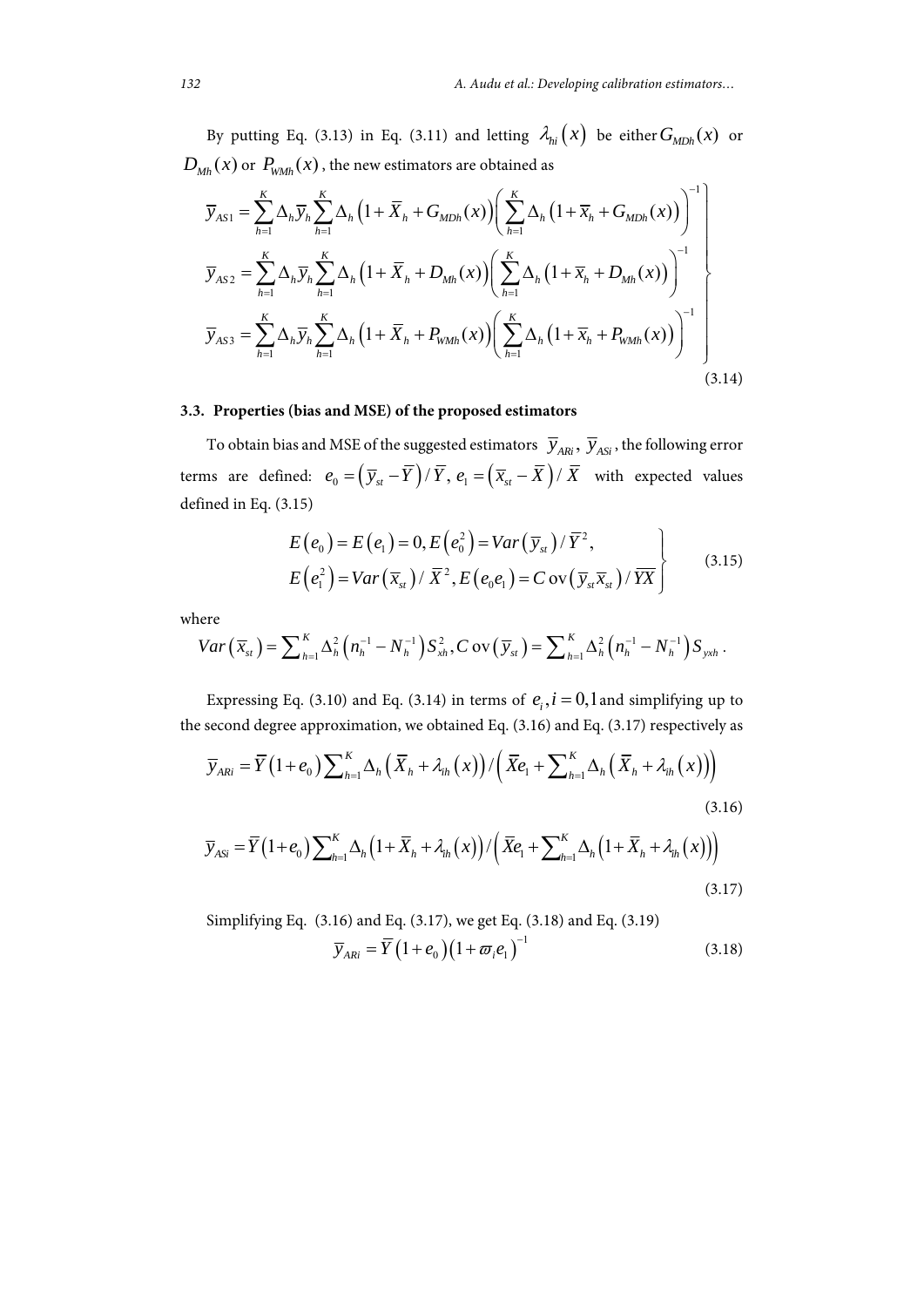$$
\overline{y}_{Asi} = \overline{Y} \left( 1 + e_0 \right) \left( 1 + \mathcal{G}_i e_1 \right)^{-1} \tag{3.19}
$$

where

$$
\varpi_i = \sum_{h=1}^K \Delta_h \overline{X}_h / \sum_{h=1}^K \Delta_h \left( \overline{X}_h + \lambda_{ih}(x) \right), \quad \mathcal{G}_i = \sum_{h=1}^K \Delta_h \overline{X}_h / \sum_{h=1}^K \Delta_h \left( 1 + \overline{X}_h + \lambda_{ih}(x) \right).
$$

Simplifying Eq. (3.18) and Eq. (3.19) up to the first order approximation, we obtained

$$
\overline{y}_{ARi} - \overline{Y} = \overline{Y} \left( e_0 - \overline{\omega}_i e_1 + \overline{\omega}_i^2 e_1^2 - \overline{\omega}_i e_0 e_1 \right)
$$
(3.20)

$$
\overline{y}_{Asi} - \overline{Y} = \overline{Y} \left( e_0 - \mathcal{G}_i e_1 + \mathcal{G}_i^2 e_1^2 - \mathcal{G}_i e_0 e_1 \right)
$$
 (3.21)

Take expectation of Eq. (3.20), Eq. (3.21) and using the results obtained in Eq. (3.15), we obtained the *Bias*  $(\overline{y}_{ARI})$  and *Bias*  $(\overline{y}_{ASI})$  as

$$
Bias(\overline{y}_{ARI}) = R\overline{X}^{-1}\overline{\omega}_i^2 Var(\overline{x}_{st}) - \overline{X}^{-1}\overline{\omega}_i Cov(\overline{y}_{st}\overline{x}_{st})
$$
(3.22)

$$
Bias(\overline{y}_{ASi}) = R\overline{X}^{-1}\mathcal{G}_{i}^{2}Var(\overline{x}_{st}) - \overline{X}^{-1}\mathcal{G}_{i}Cov(\overline{y}_{st}\overline{x}_{st})
$$
(3.23)

where  $R = \overline{Y}/\overline{X}$ .

Squaring Eq. (3.20) and Eq. (3.21), and taking expectations and substituting the results of Eq. (3.15), we obtained the  $MSE(\bar{y}_{ARI})$  and  $MSE(\bar{y}_{ASI})$  as given in Eq. (3.24) and Eq. (3.25) respectively.

$$
MSE\left(\overline{y}_{ARi}\right) = Var\left(\overline{y}_{st}\right) + R^2 \overline{\omega}_i^2 Var\left(\overline{x}_{st}\right) - 2R \overline{\omega}_i C \text{ ov}\left(\overline{y}_{st}\overline{x}_{st}\right), i = 1, 2, 3
$$
\n(3.24)\n
$$
MSE\left(\overline{y}_{ASi}\right) = Var\left(\overline{y}_{st}\right) + R^2 \mathcal{G}_i^2 Var\left(\overline{x}_{st}\right) - 2R \mathcal{G}_i C \text{ ov}\left(\overline{y}_{st}\overline{x}_{st}\right), i = 1, 2, 3
$$

$$
(3.25)
$$

# **3.4.** Properties of the New Weights  $\Omega_{hi}^*$  and  $\overline{\Pi}_{hi}^*, i = 1,2,3$

*Theorem 1:* The proposed weights  $\Omega_{hi}^*$  and  $\prod_{ii}^*$ ,  $i = 1, 2, 3$  are consistent. *Proof:* As the sample size in each stratum tends to the stratum size, i.e. as  $n_n \rightarrow N_h$ , the stratum sample mean converges to the stratum population mean, i.e.  $\overline{x}_h \to \overline{X}_h$ .

Then, the expression  $\sum \Delta_h \big(X_h+\lambda_{hi}(x)\big)$   $- \sum \Delta_h \big(\, \overline{x}_h + \lambda_{hi}( \, x)\big)$  $1 h = 1$ *K K*  $h \left( \Delta_h + \Delta_h \left( \Delta_f \right) \right) \quad \angle \Delta_h \left( \Delta_h + \Delta_h \right)$ *h h*  $X_{h} + \lambda_{hi}(x)$ ) –  $\sum \Delta_h(\overline{x}_h + \lambda_{hi}(x))$  $\sum_{h=1} \Delta_h \left( \overline{X}_h + \lambda_{hi} (x) \right) - \sum_{h=1} \Delta_h \left( \overline{X}_h + \lambda_{hi} (x) \right)$  in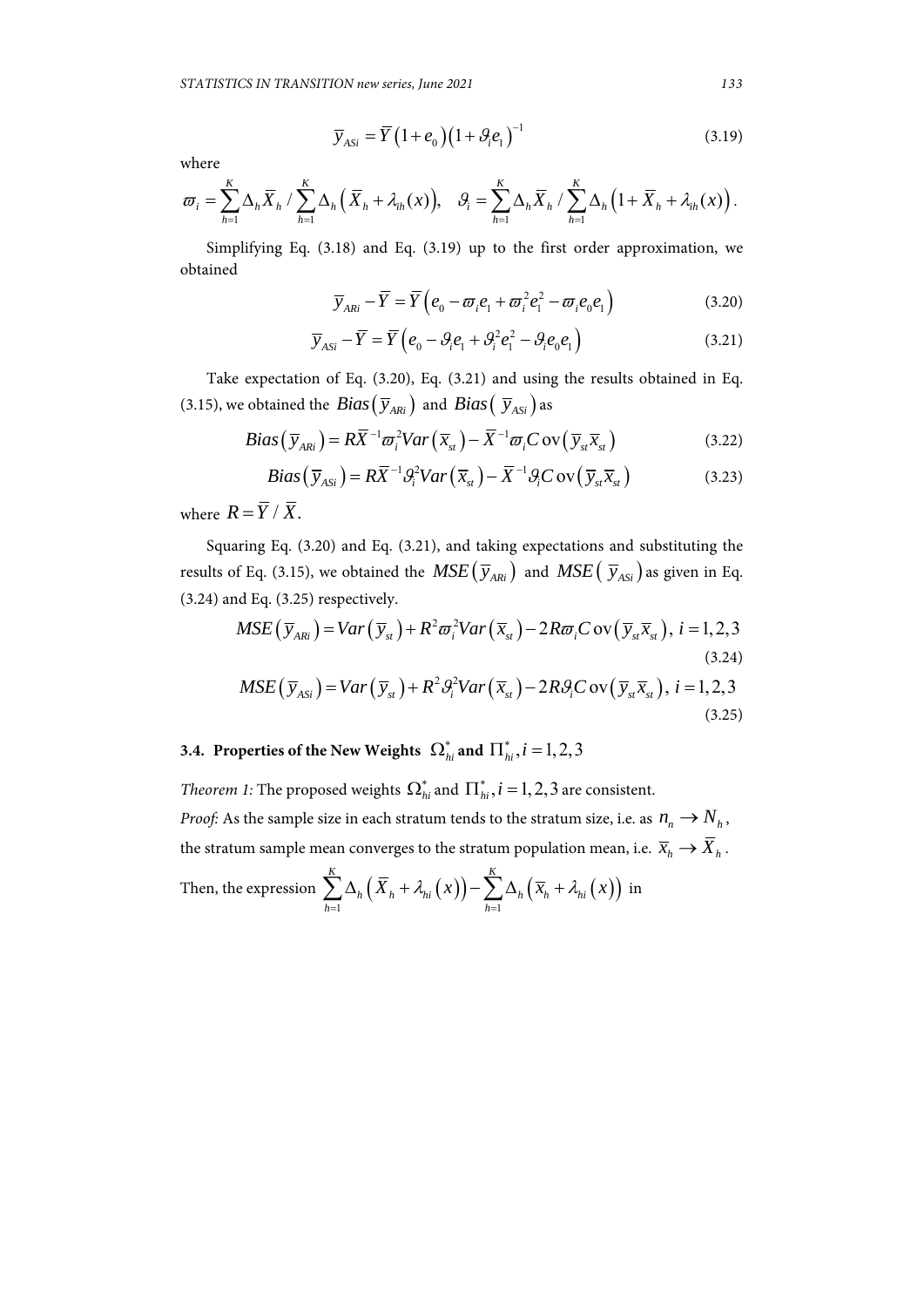*134 A. Audu et al.: Developing calibration estimators…*

$$
\Omega_{hi}^*, i = 1, 2, 3 \text{ and expression } \sum_{h=1}^K \Delta_h \left( 1 + \overline{X}_h + \lambda_{hi}(x) \right) - \sum_{h=1}^K \Delta_h \left( 1 + \overline{x}_h + \lambda_{hi}(x) \right)
$$

in  $\prod_{i}^{*}$ ,  $i = 1,2,3$  tend to zeros. So,

$$
\lim_{n_h \to N_h} \frac{\Omega_{hi}^*}{\Delta_h} \to 1 \tag{3.26}
$$

$$
\lim_{n_h \to N_h} \frac{\prod_{hi}^*}{\Delta_h} \to 1 \tag{3.27}
$$

*Theorem 2:* The sum of the proposed weights  $\Omega_{hi}^*$  and  $\Pi_{hi}^*$ ,  $i = 1, 2, 3$  converged to unity.

*Proof:* Taking the summation of  $\Omega_{hi}^*$  and  $\prod_{hi}^*$ ,  $i = 1,2,3$  over  $K$  , we obtained

$$
\sum_{h=1}^{K} \Omega_{hi}^* = 1 + K\left(\overline{X} - \overline{x}_{st}\right) / \sum_{h=1}^{K} \Delta_h \left(\overline{x}_h + \lambda_{hi}\left(x\right)\right) \tag{3.28}
$$

$$
\sum_{h=1}^{K} \Pi_{hi}^* = 1 + K\left(\overline{X} - \overline{x}_{st}\right) / \sum_{h=1}^{K} \Delta_h \left(1 + \overline{x}_h + \lambda_{hi}\left(x\right)\right) \tag{3.29}
$$

As  $n_n \to N_h$ ,  $\overline{x}_h \to \overline{X}_h$  and  $\overline{x}_s \to \overline{X}$ , then

$$
\lim_{n_h \to N_h} \sum_{h=1}^K \Omega_{hi}^* = \lim_{n_h \to N_h} \sum_{h=1}^K \Pi_{hi}^* = 1
$$
\n(3.30)

*Theorem 3:* The proposed weights  $0 < \Omega_{hi}^* < 1$  and  $0 < \Pi_{hi}^* < 1, i = 1, 2, 3$ .

*Proof:* As  $n_n \to N_h$ ,  $\overline{x}_h \to \overline{X}_h$  and  $\overline{x}_s \to \overline{X}$ , then

$$
\lim_{n_h \to N_h} \Omega_{hi}^* = \lim_{n_h \to N_h} \Pi_{hi}^* = \Delta_h = N_h / N
$$
\n(3.31)

Since  $N_h > 0, N > 0$  and  $N_h < N$ , then  $0 < \Delta_h < 1$ .

#### **4. Empirical study**

#### **4.1. Simulation study**

In this section, we perform a simulation study to examine the superiority of the proposed estimators over other estimators considered in the study. For this, we generate a bivariate random population of size N=1000 for study population stratified into 3 non-overlapping heterogeneous groups of size 200, 300 and 500 using function defined in Table 4.1. Samples of sizes 20, 30 and 50 were selected 10,000 times by the SRSWOR method from each stratum respectively. The precision (PRE) of the considered estimators was computed using Eq. (4.1).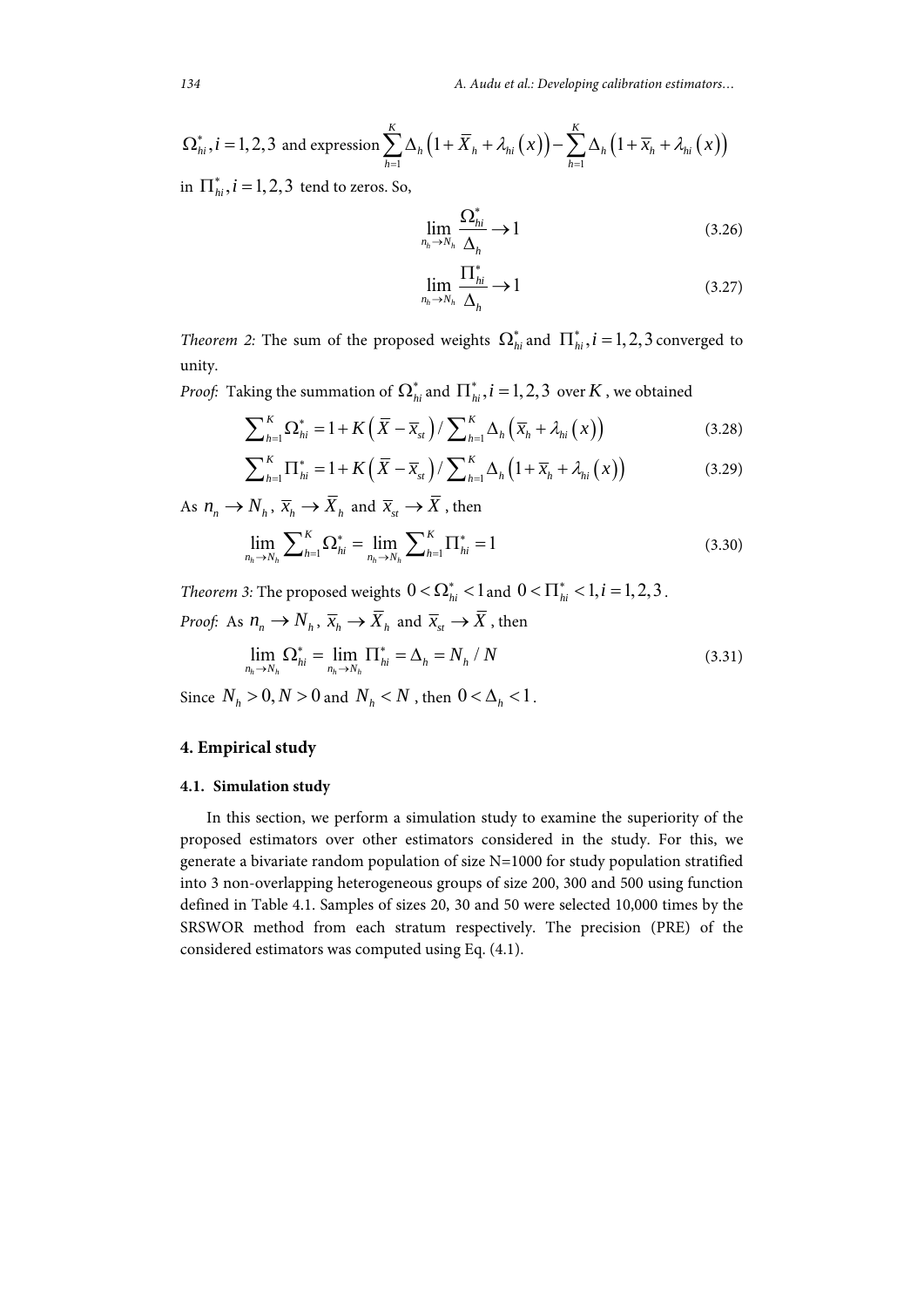$$
Bias(\hat{\theta}) = \frac{1}{10000} \sum_{j=1}^{10000} (\hat{\theta} - \overline{Y})
$$
\n(4.1)

$$
MSE\left(\hat{\theta}\right)/Var\left(\hat{\theta}\right) = \frac{1}{10000} \sum_{j=1}^{10000} \left(\hat{\theta}_j - \overline{Y}\right)^2 \tag{4.2}
$$

$$
PRE(\hat{\theta}) = (Var(\bar{y}_{st})/Var(\hat{\theta}))100
$$
\n(4.3)

where

$$
\text{var}\left(\overline{y}_{st}\right) = \frac{1}{10000} \sum_{j=1}^{10000} \left(\overline{y}_{st} - \overline{Y}\right)^2, \hat{\theta} = \overline{y}_{st}, \overline{y}_{CE1}, \overline{y}_{CE2}, \overline{y}_{RTK1}, \overline{y}_{RTK2}, \overline{y}_{ARi}, \overline{y}_{ASi}
$$

| Population   | Auxiliary variable $X$                                                                                                       | Study variable $y$                                                                    |
|--------------|------------------------------------------------------------------------------------------------------------------------------|---------------------------------------------------------------------------------------|
| $\mathbf{I}$ | $x_h \Box N(\mu_h, \sigma_h), \mu_l = 60, \sigma_l = 50,$<br>$\mu_2 = 50, \sigma_2 = 70, \mu_3 = 30, \sigma_3 = 40$          | $y_{hi} = \alpha x_{hi} + x_{hi}^2 + \xi_{hi}$<br>$\alpha = 0.5, 1, 1.5, 2.0, 2.5, 3$ |
| Н            | $x_h \square$ chsq $(\theta_h)$ , $\theta_1 = 1$ , $\theta_2 = 2$ , $\theta_3 = 3$                                           | $\xi_h \square N(0,1), h = 1,2,3$                                                     |
| III          | $x_h \Box \exp(\lambda_h), \lambda_1 = 0.2, \lambda_2 = 0.3, \lambda_3 = 0.1$                                                |                                                                                       |
| IV           | $x_h \square$ gamma $(\theta_h, \eta_h), \theta_1 = 3, \eta_1 = 2,$<br>$\theta_2 = 3, \eta_2 = 1, \theta_3 = 3, \eta_3 = 3,$ |                                                                                       |

Table 4.2 shows the biases, MSEs and PREs of the traditional, Rao et al. (2016), Clement and Enang (2016) and the proposed estimators using population I defined in Table 4.1. The proposed estimators have smaller MSEs compared to other estimators. This implies that the estimates of the proposed estimators are on average closer to the true estimate than that of other estimators. The PREs of the proposed estimators are higher than that of other estimators. The proposed estimator under has PRE of 326.4 implying 200% and 100% gain in efficiency over and respectively. However, the proposed estimators are averagely more biased compared to other estimators considered in the study.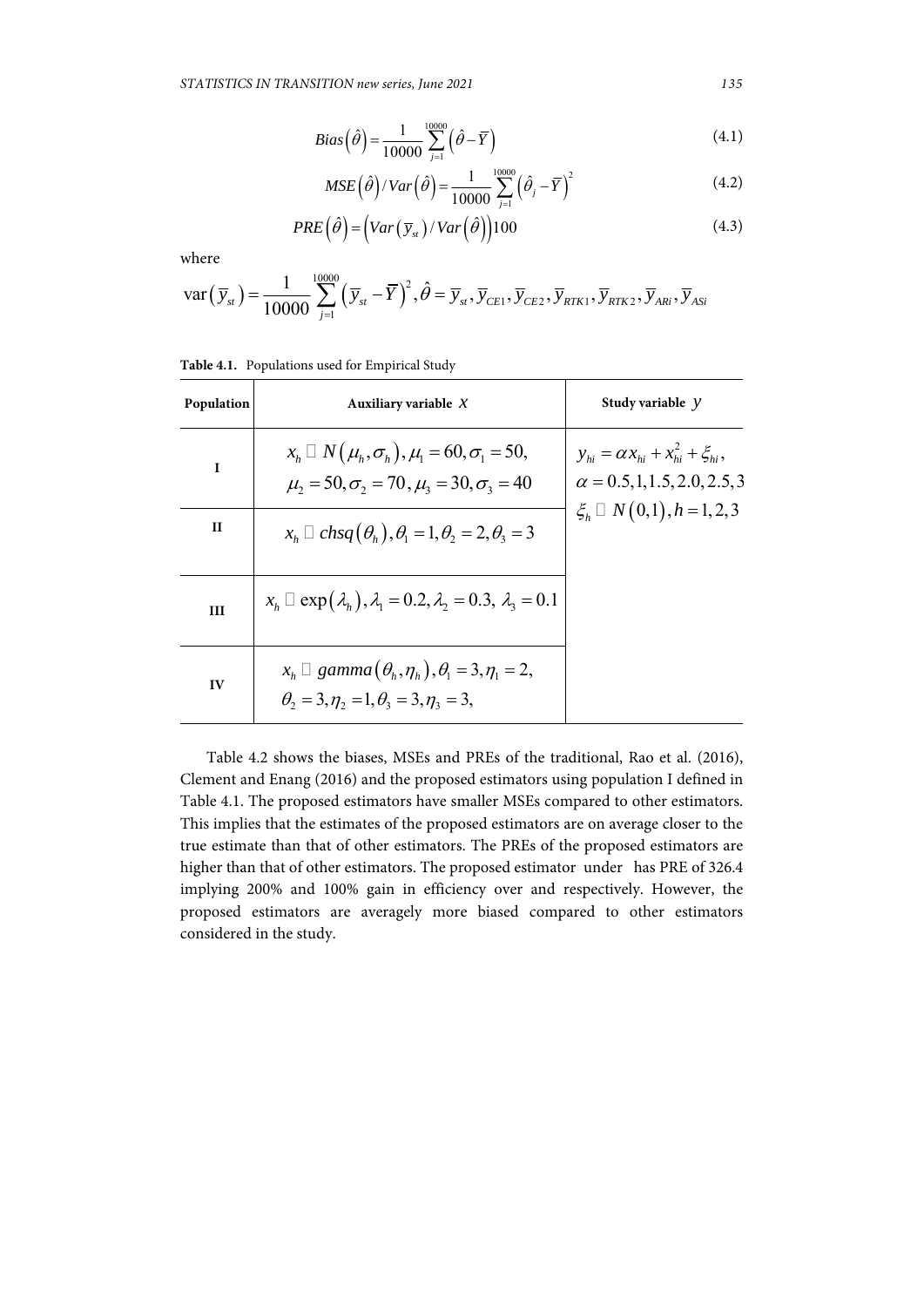|                          | Values of $\alpha$ |          |            |                   |                          |            |             |            |            |  |  |
|--------------------------|--------------------|----------|------------|-------------------|--------------------------|------------|-------------|------------|------------|--|--|
| <b>Estimators</b>        | 0.5                |          |            | 1.0               |                          |            |             | 1.5        |            |  |  |
|                          | <b>Bias</b>        | MSE      | <b>PRE</b> | <b>Bias</b>       | MSE                      | <b>PRE</b> | <b>Bias</b> | <b>MSE</b> | <b>PRE</b> |  |  |
| $\overline{y}_{st}$      | 0.1                | 404126.7 | 100        | 0.1               | 406568.4                 | 100        | 0.1         | 409023.1   | 100        |  |  |
| Rao et al. (2016)        |                    |          |            |                   |                          |            |             |            |            |  |  |
| $\overline{y}_{RTK1}$    | $-0.8$             | 176491.7 | 229        | $-0.8$            | 176432.9                 | 230.4      | $-0.9$      | 176374.1   | 231.9      |  |  |
| $\overline{y}_{RTK2}$    | $-2$               | 174926   | 231        | $-2.1$            | 174866.3                 | 232.5      | $-2.1$      | 174806.6   | 234        |  |  |
| Clement and Enang (2016) |                    |          |            |                   |                          |            |             |            |            |  |  |
| $\overline{y}_{CE}$      | 8.9                | 192907.5 | 209.5      | 8.9               | 192907.5                 | 210.8      | 8.9         | 192907.5   | 212        |  |  |
|                          | Proposed           |          |            |                   |                          |            |             |            |            |  |  |
| $\overline{y}_{AR1}$     | $-17.2$            | 123802.4 | 326.4      | $-17.2$           | 124216.1                 | 327.3      | $-17.2$     | 124636     | 328.2      |  |  |
| $\overline{y}_{AS1}$     | $-17.2$            | 125626.8 | 321.7      | $-17.2$           | 126052.3                 | 322.5      | $-17.2$     | 126484.1   | 323.4      |  |  |
| $\overline{y}_{AR2}$     | $-17.4$            | 119408.2 | 338.4      | $-17.4$           | 119731.9                 | 339.6      | $-17.4$     | 120061.1   | 340.7      |  |  |
| $\overline{y}_{AS2}$     | $-17.4$            | 121356.7 | 333        | $-17.4$           | 121693.5                 | 334.1      | $-17.4$     | 122035.9   | 335.2      |  |  |
| $\overline{y}_{AR3}$     | 58.2               | 125249.8 | 322.7      | 58.5              | 125596.7                 | 323.7      | 58.8        | 125949.3   | 324.8      |  |  |
| $\overline{y}_{AS3}$     | 57.4               | 127154.8 | 317.8      | 57.7              | 127514.5                 | 318.8      | 58.0        | 127879.9   | 319.8      |  |  |
| <b>Estimators</b>        |                    |          |            |                   | Values of $\alpha$       |            |             |            |            |  |  |
|                          |                    | 2.0      |            |                   | 2.5                      |            |             | 3.0        |            |  |  |
| $\overline{y}_{st}$      | 0.2                | 411490.7 | 100        | 0.2               | 413971.2                 | 100        | 0.2         | 416464.8   | 100.0      |  |  |
|                          |                    |          |            | Rao et al. (2016) |                          |            |             |            |            |  |  |
| $\overline{y}_{RTK1}$    | $-0.9$             | 176315.5 | 233.4      | $-0.9$            | 176256.9                 | 234.9      | $-1.0$      | 176198.3   | 236.4      |  |  |
| $\overline{y}_{RTK2}$    | $-2.1$             | 174747   | 235.5      | $-2.2$            | 174687.5                 | 237        | $-2.2$      | 174628.1   | 238.5      |  |  |
|                          |                    |          |            |                   | Clement and Enang (2016) |            |             |            |            |  |  |
| $\overline{y}_{CE}$      | 8.9                | 192907.5 | 213.3      | 8.9               | 192907.5                 | 214.6      | 8.9         | 192907.5   | 215.9      |  |  |
| Proposed                 |                    |          |            |                   |                          |            |             |            |            |  |  |
| $\overline{y}_{AR1}$     | $-17.2$            | 125062   | 329        | $-17.3$           | 125494.3                 | 329.9      | $-17.3$     | 125932.7   | 330.7      |  |  |
| $\overline{y}_{AS1}$     | $-17.2$            | 126922   | 324.2      | $-17.3$           | 127366.1                 | 325        | $-17.3$     | 127816.4   | 325.8      |  |  |
| $y_{AR2}$                | $-17.4$            | 120395.9 | 341.8      | $-17.5$           | 120736.2                 | 342.9      | $-17.5$     | 121082     | 344        |  |  |
| $\overline{y}_{AS2}$     | $-17.5$            | 122383.8 | 336.2      | $-17.5$           | 122737.4                 | 337.3      | $-17.5$     | 123096.5   | 338.3      |  |  |
| $\overline{y}_{AR3}$     | 59.1               | 126307.7 | 325.8      | 59.5              | 126671.8                 | 326.8      | 59.8        | 127041.7   | 327.8      |  |  |
| $\overline{y}_{AS3}$     | 58.3               | 128251.1 | 320.8      | 58.6              | 128628.1                 | 321.8      | 58.9        | 129010.9   | 322.8      |  |  |

**Table 4.2.** PRE of the Proposed and Some Existing Estimators using Pop. BI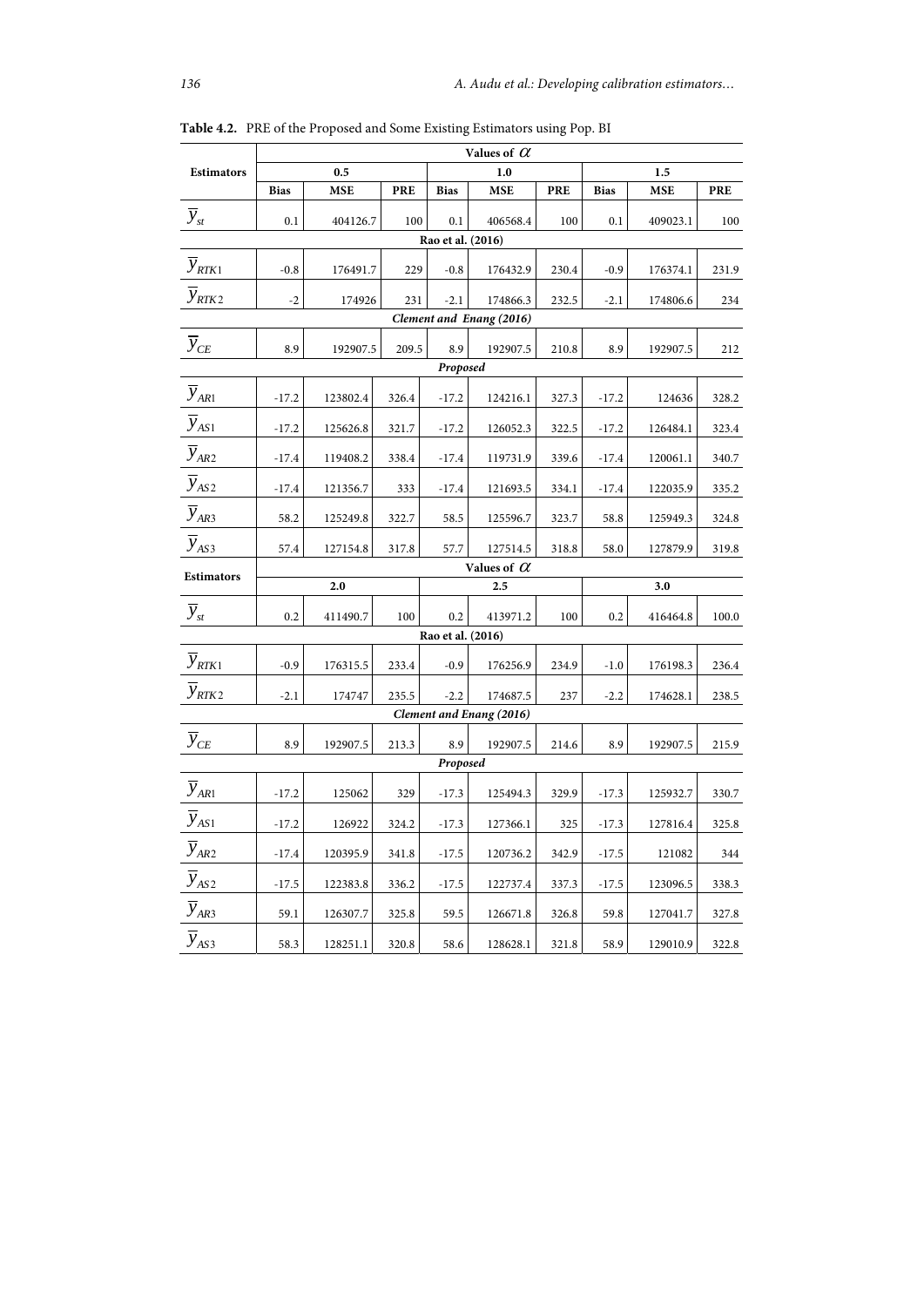Table 4.3 also shows the biases, MSEs and PREs of the traditional, Rao et al. (2016), Clement and Enang (2016) and the proposed estimators using population II defined in Table 4.1 The proposed estimators have smaller MSEs compared to other estimators. These results are in conformity with that of population in Table 4.2.

|                                          | Values of $\alpha$ |              |            |                   |                          |       |                  |              |            |  |  |
|------------------------------------------|--------------------|--------------|------------|-------------------|--------------------------|-------|------------------|--------------|------------|--|--|
| <b>Estimators</b>                        |                    | 0.5          |            | 1.0               |                          |       | 1.5              |              |            |  |  |
|                                          | <b>Bias</b>        | <b>MSE</b>   | <b>PRE</b> | <b>Bias</b>       | <b>MSE</b>               | PRE   | <b>Bias</b>      | <b>MSE</b>   | <b>PRE</b> |  |  |
| $\overline{y}_{st}$                      | 0.02               | 3.3          | 100        | 0.03              | 3.6                      | 100   | 0.03             | 4.0          | 100        |  |  |
| Rao et al. (2016)                        |                    |              |            |                   |                          |       |                  |              |            |  |  |
| $\overline{y}_{RTK1}$                    | 0.05               | 1.4          | 235.7      | 0.04              | 1.4                      | 257.1 | 0.02             | 1.5          | 266.7      |  |  |
| $\overline{y}_{\scriptscriptstyle RTK2}$ | 0.03               | 1.7          | 194.1      | 0.02              | 1.8                      | 200   | 0.04             | 2.0          | 200        |  |  |
| Clement and Enang (2016)                 |                    |              |            |                   |                          |       |                  |              |            |  |  |
| $\overline{y}_{\scriptscriptstyle CE}$   | $-0.1.$            | $1.0\,$      | 330        | $-0.1$            | 1.0                      | 360   | $-0.1$           | 1.0          | 400        |  |  |
|                                          | Proposed           |              |            |                   |                          |       |                  |              |            |  |  |
| $\overline{y}_{AR1}$                     | $-0.1$             | 0.9          | 366.7      | $-0.1$            | 0.8                      | 450   | $-0.1$           | 0.8          | 500        |  |  |
| $\overline{y}_{AS1}$                     | $-0.1$             | 1.2          | 275        | $-0.1$            | 1.2                      | 300   | $-0.1$           | 1.2          | 333.3      |  |  |
| $\overline{y}_{AR2}$                     | $-0.1$             | 0.9          | 366.7      | $-0.1$            | 0.8                      | 450   | $-0.1$           | 0.8          | 500        |  |  |
| $\overline{y}_{AS2}$                     | $-0.1$             | 1.2          | 275        | $-0.1$            | 1.2                      | 300   | $-0.1$           | 1.2          | 333.3      |  |  |
| $\overline{y}_{AR_2}$                    | 0.1                | 0.9          | 366.7      | 0.1               | 0.9                      | 400   | 0.1              | 0.9          | 444.4      |  |  |
| $\overline{y}_{AS3}$                     | 0.02               | 1.2          | 275        | 0.01              | 1.2                      | 300   | 0.1              | 1.3          | 307.7      |  |  |
| <b>Estimators</b>                        | Values of $\alpha$ |              |            |                   |                          |       |                  |              |            |  |  |
|                                          | 2.0                |              |            | 2.5               |                          |       | 3.0              |              |            |  |  |
| $\overline{y}_{\mathfrak s\mathfrak t}$  | $\mathbf{0}$       | 4.4          | 100        | $\theta$          | 4.8                      | 100   | $\mathbf{0}$     | 5.2          | 100        |  |  |
|                                          |                    |              |            | Rao et al. (2016) |                          |       |                  |              |            |  |  |
| $\overline{y}_{RTK1}$                    | $\mathbf{0}$       | 1.5          | 293.3      | $\boldsymbol{0}$  | 1.6                      | 300   | $\boldsymbol{0}$ | 1.7          | 305.9      |  |  |
| $\overline{y}_{RTK2}$                    | $\mathbf{0}$       | 2.1          | 209.5      | $\mathbf{0}$      | 2.2                      | 218.2 | $\mathbf{0}$     | 2.3          | 226.1      |  |  |
|                                          |                    |              |            |                   | Clement and Enang (2016) |       |                  |              |            |  |  |
| $\overline{y}_{CE}$                      | $-0.1$             | $\mathbf{1}$ | 440        | $-0.1$            | $\mathbf{1}$             | 480   | $-0.1$           | $\mathbf{1}$ | 520        |  |  |
|                                          |                    |              |            | Proposed          |                          |       |                  |              |            |  |  |
| $\overline{y}_{AR1}$                     | $-0.1$             | 0.8          | 550        | $-0.1$            | 0.8                      | 600   | $-0.1$           | 0.8          | 650        |  |  |
| $\overline{y}_{AS1}$                     | $-0.1$             | 1.3          | 338.5      | $-0.1$            | 1.3                      | 369.2 | $-0.1$           | 1.3          | 400        |  |  |
| $\overline{y}_{AR2}$                     | $-0.1$             | 0.8          | 550        | $-0.1$            | 0.8                      | 600   | $-0.1$           | 0.8          | 650        |  |  |
| $\overline{y}_{AS2}$                     | $-0.1$             | 1.3          | 338.5      | $-0.1$            | 1.3                      | 369.2 | $-0.1$           | 1.3          | 400        |  |  |
| $\overline{y}_{AR3}$                     | 0.1                | 0.9          | 488.9      | 0.1               | 0.9                      | 533.3 | 0.1              | 0.9          | 577.8      |  |  |
| $\overline{y}_{\text{AS}3}$              | 0.1                | 1.3          | 338.5      | 0.1               | 1.3                      | 369.2 | 0.1              | 1.4          | 371.4      |  |  |

**Table 4.3.** PRE of the Proposed and Some Existing Estimators using Pop. II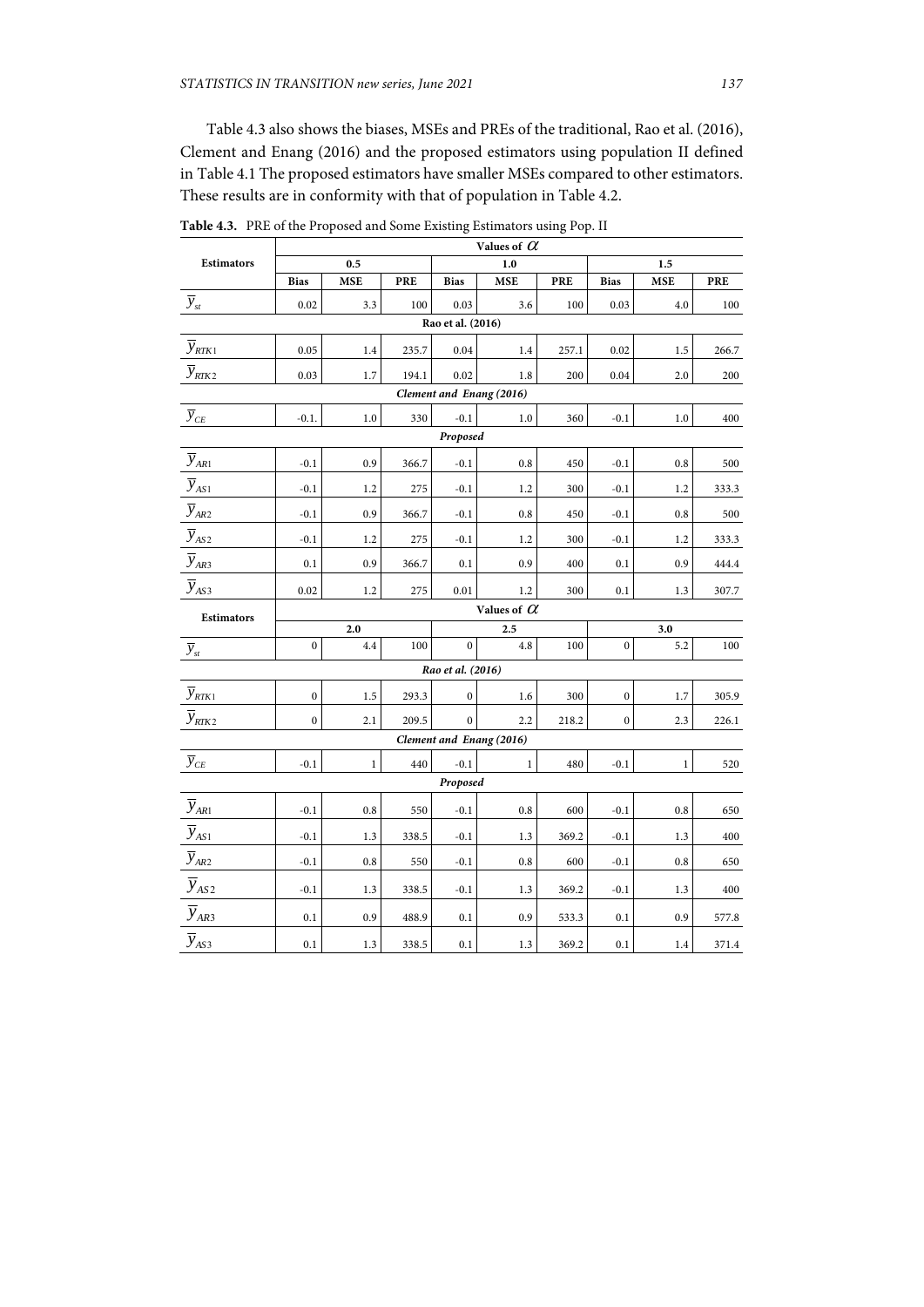|                              | Values of $\alpha$ |                    |       |                   |                          |            |             |       |            |  |  |  |
|------------------------------|--------------------|--------------------|-------|-------------------|--------------------------|------------|-------------|-------|------------|--|--|--|
| <b>Estimators</b>            |                    | 0.5                |       |                   | 1.0                      |            | 1.5         |       |            |  |  |  |
|                              | <b>Bias</b>        | <b>MSE</b>         | PRE   | <b>Bias</b>       | <b>MSE</b>               | <b>PRE</b> | <b>Bias</b> | MSE   | <b>PRE</b> |  |  |  |
| $\overline{y}_{st}$          | $-0.1$             | 396                | 100   | $-0.1$            | 405.7                    | 100        | $-0.1$      | 415.5 | 100        |  |  |  |
| Rao et al. (2016)            |                    |                    |       |                   |                          |            |             |       |            |  |  |  |
| $\overline{y}_{RTK1}$        | $-1.0$             | 199.4              | 198.6 | $-1.0$            | 200.4                    | 202.4      | $-1.0$      | 201.3 | 206.4      |  |  |  |
| $\overline{y}_{\text{RTK2}}$ | $-1.0$             | 223.2              | 177.4 | $-1.0$            | 225.1                    | 180.2      | $-1.0$      | 227.1 | 183        |  |  |  |
| Clement and Enang (2016)     |                    |                    |       |                   |                          |            |             |       |            |  |  |  |
| $\overline{y}_{CE}$          | $-1.3$             | 175.3              | 225.9 | $-1.3$            | 175.3                    | 231.4      | $-1.3$      | 175.3 | 237        |  |  |  |
|                              |                    |                    |       | Proposed          |                          |            |             |       |            |  |  |  |
| $\overline{y}_{AR1}$         | $-1.4$             | 152.7              | 259.3 | $-1.4$            | 152.1                    | 266.7      | $-1.4$      | 151.4 | 274.4      |  |  |  |
| $\overline{y}_{AS1}$         | $-1.4$             | 170.1              | 232.8 | $-1.4$            | 170                      | 238.6      | $-1.4$      | 170   | 244.4      |  |  |  |
| $\overline{y}_{AR2}$         | $-1.4$             | 153.8              | 257.5 | $-1.4$            | 153.2                    | 264.8      | $-1.4$      | 152.5 | 272.5      |  |  |  |
| $\overline{y}_{AS2}$         | $-1.4$             | 172.1              | 230.1 | $-1.4$            | 172.1                    | 235.7      | $-1.4$      | 172.1 | 241.4      |  |  |  |
| $\overline{y}_{AR3}$         | $-0.5$             | 156.8              | 252.6 | $-0.5$            | 156.2                    | 259.7      | $-0.5$      | 155.5 | 267.2      |  |  |  |
| $\overline{y}_{AS3}$         | $-0.6$             | 175.5              | 225.6 | $-0.5$            | 175.6                    | 231        | $-0.5$      | 175.6 | 236.6      |  |  |  |
| <b>Estimators</b>            |                    | Values of $\alpha$ |       |                   |                          |            |             |       |            |  |  |  |
|                              |                    | 2.0                |       |                   | 2.5                      |            |             | 3.0   |            |  |  |  |
| $\overline{y}_{st}$          | $-0.1$             | 425.4              | 100   | $-0.1$            | 435.5                    | 100        | $-0.1$      | 445.7 | 100        |  |  |  |
|                              |                    |                    |       | Rao et al. (2016) |                          |            |             |       |            |  |  |  |
| $\overline{y}_{RTK1}$        | $-1.0$             | 202.3              | 210.3 | $-1.0$            | 203.3                    | 214.2      | $-1.0$      | 204.2 | 218.3      |  |  |  |
| $\overline{y}_{RTK2}$        | $-1.0$             | 229                | 185.8 | $-1.0$            | 231                      | 188.5      | $-1.0$      | 233   | 191.3      |  |  |  |
|                              |                    |                    |       |                   | Clement and Enang (2016) |            |             |       |            |  |  |  |
| $\overline{y}_{CE}$          | $-1.3$             | 175.3              | 242.7 | $-1.3$            | 175.3                    | 248.4      | $-1.3$      | 175.3 | 254.2      |  |  |  |
| Proposed                     |                    |                    |       |                   |                          |            |             |       |            |  |  |  |
| $\overline{y}_{AR1}$         | $-1.4$             | 150.8              | 282.1 | $-1.4$            | 150.1                    | 290.1      | $-1.4$      | 149.5 | 298.1      |  |  |  |
| $\overline{y}_{AS1}$         | $-1.4$             | 170                | 250.2 | $-1.4$            | 170                      | 256.2      | $-1.4$      | 170.1 | 262        |  |  |  |
| $\overline{y}_{AR2}$         | $-1.4$             | 151.9              | 280.1 | $-1.4$            | 151.3                    | 287.8      | $-1.4$      | 150.7 | 295.8      |  |  |  |
| $\overline{y}_{AS2}$         | $-1.4$             | 172.2              | 247.0 | $-1.4$            | 172.3                    | 252.8      | $-1.4$      | 172.3 | 258.7      |  |  |  |
| $\overline{y}_{AR3}$         | $-0.4$             | 154.9              | 274.6 | $-0.4$            | 154.2                    | 282.4      | $-0.4$      | 153.6 | 290.2      |  |  |  |
| $\overline{y}_{AS3}$         | $-0.5$             | 175.7              | 242.1 | $-0.5$            | 175.7                    | 247.9      | $-0.4$      | 175.8 | 253.5      |  |  |  |

**Table 4.4.** PRE of the Proposed and Some Existing Estimators using Pop. III

Table 4.4 also shows the biases, MSEs and PREs of the traditional, Rao et al. (2016), Clement and Enang (2016) and proposed estimators using population III.<br>The proposed estimators with the exception of  $\overline{y}_{A S3}$ , which performed below Clement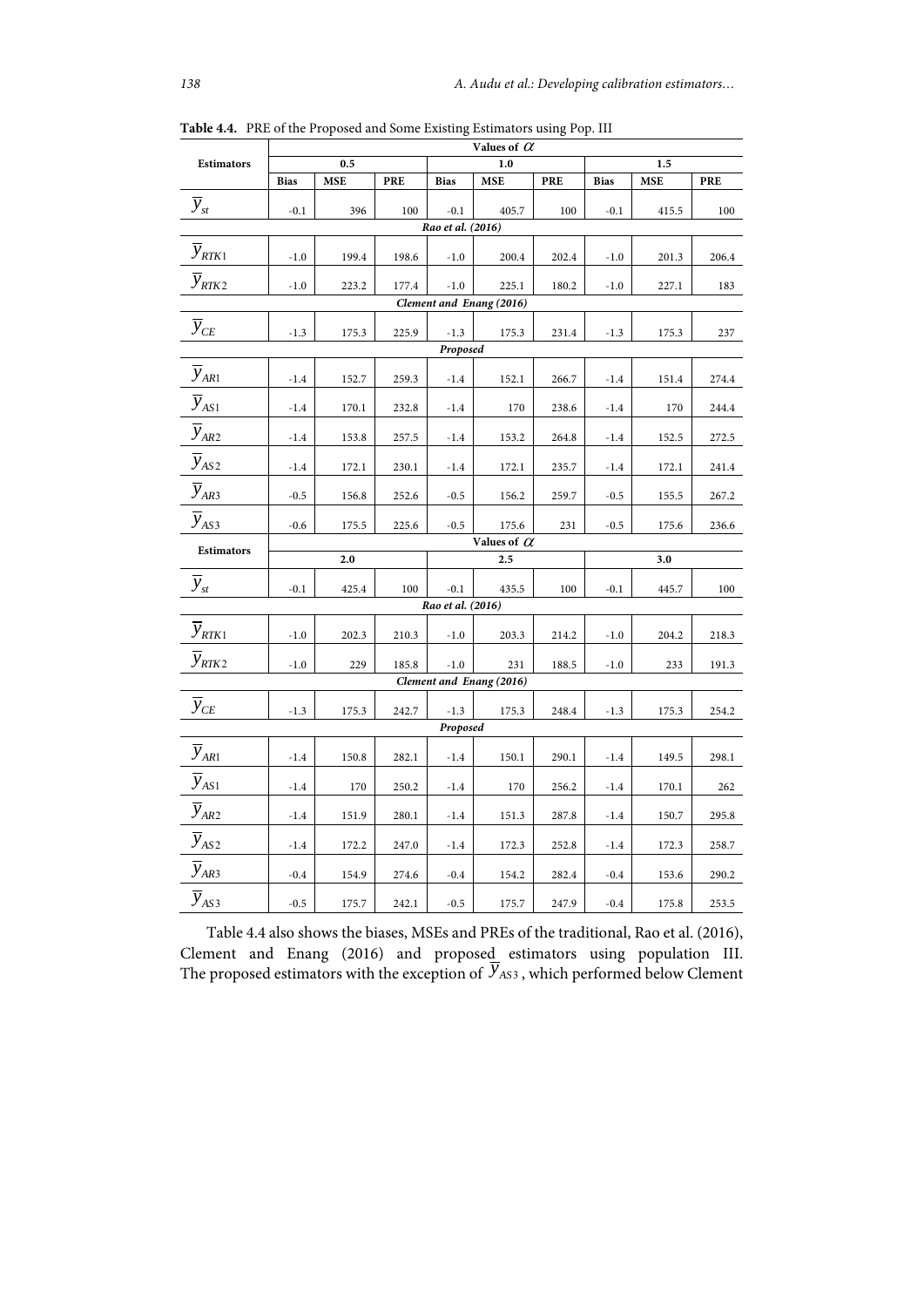and Enang (2016) estimator, have smaller MSEs compared to other estimators. These results are in conformity with that of population in Table 4.2.

|                                           | Values of $\alpha$ |            |            |                   |                          |            |                  |            |            |  |
|-------------------------------------------|--------------------|------------|------------|-------------------|--------------------------|------------|------------------|------------|------------|--|
| Estimators                                |                    | 0.5        |            | 1.0               |                          |            | 1.5              |            |            |  |
|                                           | <b>Bias</b>        | <b>MSE</b> | <b>PRE</b> | <b>Bias</b>       | <b>MSE</b>               | <b>PRE</b> | <b>Bias</b>      | <b>MSE</b> | <b>PRE</b> |  |
| $\overline{y}_{st}$                       | $\mathbf{0}$       | 0.66       | 100        | $\mathbf{0}$      | 0.74                     | 100        | $\mathbf{0}$     | 0.83       | 100        |  |
| Rao et al. (2016)                         |                    |            |            |                   |                          |            |                  |            |            |  |
| $\overline{y}_{RTK1}$                     | $\mathbf{0}$       | 0.32       | 206.2      | $\boldsymbol{0}$  | 0.33                     | 224.2      | $\boldsymbol{0}$ | 0.34       | 244.1      |  |
| $\overline{y}_{RTK2}$                     | $\boldsymbol{0}$   | 0.4        | 165        | $\boldsymbol{0}$  | 0.43                     | 172.1      | $\boldsymbol{0}$ | 0.46       | 180.4      |  |
| Clement and Enang (2016)                  |                    |            |            |                   |                          |            |                  |            |            |  |
| $\overline{y}_{CE}$                       | $\boldsymbol{0}$   | 0.26       | 253.8      | $\boldsymbol{0}$  | 0.26                     | 284.6      | $\boldsymbol{0}$ | 0.26       | 319.2      |  |
|                                           |                    |            |            | Proposed          |                          |            |                  |            |            |  |
| $\overline{y}_{AR1}$                      | $\boldsymbol{0}$   | 0.22       | 300        | $\boldsymbol{0}$  | 0.22                     | 336.4      | $\boldsymbol{0}$ | 0.22       | 377.3      |  |
| $\overline{y}_{AS1}$                      | $\boldsymbol{0}$   | 0.31       | 212.9      | $\bf{0}$          | 0.32                     | 231.2      | $\boldsymbol{0}$ | 0.33       | 251.5      |  |
| $\overline{y}_{AR2}$                      | $\boldsymbol{0}$   | 0.22       | 300        | $\boldsymbol{0}$  | 0.22                     | 336.4      | $\boldsymbol{0}$ | 0.22       | 377.3      |  |
| $\overline{y}_{AS2}$                      | $\boldsymbol{0}$   | 0.31       | 212.9      | $\bf{0}$          | 0.32                     | 231.2      | $\boldsymbol{0}$ | 0.34       | 244.1      |  |
| $\overline{y}_{AR3}$                      | $\boldsymbol{0}$   | 0.23       | 287        | $\boldsymbol{0}$  | 0.23                     | 321.7      | 0.1              | 0.23       | 360.9      |  |
| $\overline{y}_{\text{AS3}}$               | $\mathbf{0}$       | 0.32       | 206.2      | $\mathbf{0}$      | 0.33                     | 224.2      | $\boldsymbol{0}$ | 0.34       | 244.1      |  |
| Values of $\,\mathcal{C}\,$<br>Estimators |                    |            |            |                   |                          |            |                  |            |            |  |
|                                           |                    | 2.0        |            |                   | 2.5                      |            |                  | 3.0        |            |  |
| $\overline{y}_{st}$                       | $\boldsymbol{0}$   | 0.92       | 100        | $\boldsymbol{0}$  | 1.02                     | 100        | $\boldsymbol{0}$ | 1.13       | 100        |  |
|                                           |                    |            |            | Rao et al. (2016) |                          |            |                  |            |            |  |
| $\overline{y}_{RTK1}$                     | $\boldsymbol{0}$   | 0.35       | 262.9      | $\boldsymbol{0}$  | 0.37                     | 275.7      | $\boldsymbol{0}$ | 0.39       | 289.7      |  |
| $\overline{y}_{\text{RTK2}}$              | $\mathbf{0}$       | 0.49       | 187.8      | $\boldsymbol{0}$  | 0.52                     | 196.2      | $\mathbf{0}$     | 0.56       | 201.8      |  |
|                                           |                    |            |            |                   | Clement and Enang (2016) |            |                  |            |            |  |
| $\overline{y}_{\scriptscriptstyle CE}$    | $\mathbf{0}$       | 0.26       | 353.8      | $\mathbf{0}$      | 0.26                     | 392.3      | $\boldsymbol{0}$ | 0.26       | 434.6      |  |
| Proposed                                  |                    |            |            |                   |                          |            |                  |            |            |  |
| $\overline{y}_{AR1}$                      | $\overline{0}$     | 0.22       | 418.2      | $\boldsymbol{0}$  | 0.22                     | 463.6      | $\boldsymbol{0}$ | 0.22       | 513.6      |  |
| $\overline{y}_{AS1}$                      | $\boldsymbol{0}$   | 0.34       | 270.6      | $\boldsymbol{0}$  | 0.36                     | 283.3      | $\boldsymbol{0}$ | 0.37       | 305.4      |  |
| $\overline{y}_{AR2}$                      | $\boldsymbol{0}$   | 0.22       | 418.2      | $\bf{0}$          | 0.22                     | 463.6      | $\boldsymbol{0}$ | 0.22       | 513.6      |  |
| $\overline{y}_{AS2}$                      | $\boldsymbol{0}$   | 0.35       | 262.9      | $\boldsymbol{0}$  | 0.36                     | 283.3      | $\boldsymbol{0}$ | 0.38       | 297.4      |  |
| $\overline{y}_{AR3}$                      | 0.1                | 0.23       | 400        | 0.1               | 0.23                     | 443.5      | 0.1              | 0.23       | 491.3      |  |
| $\overline{y}_{AS3}$                      | $\boldsymbol{0}$   | 0.36       | 255.6      | $\boldsymbol{0}$  | 0.37                     | 275.7      | 0.1              | 0.39       | 289.7      |  |

**Table 4.5.** PRE of the Proposed and Some Existing Estimators using Pop. IV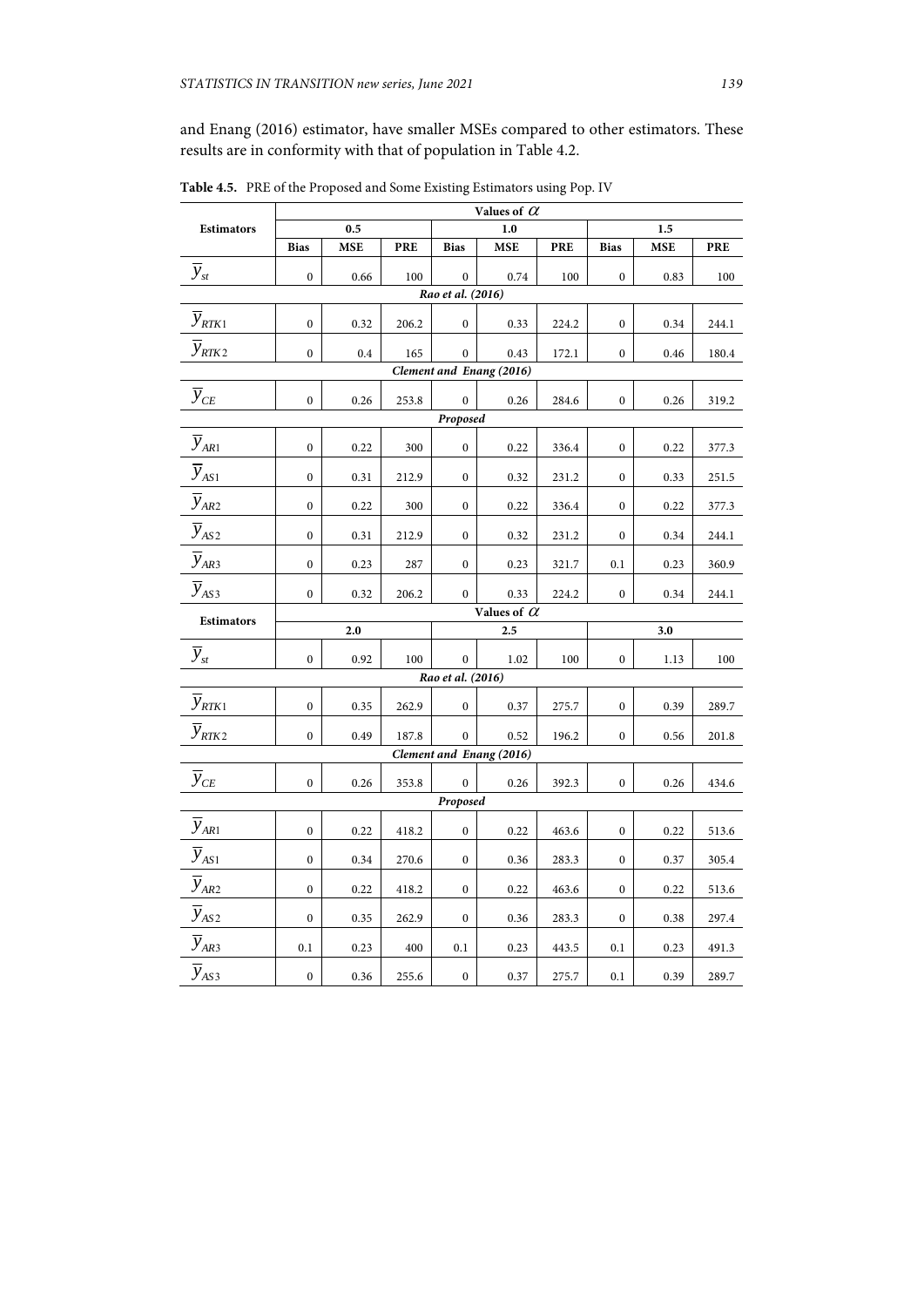Table 4.5 also shows the biases, MSEs and PREs of the traditional, Rao et al. (2016), Clement and Enang (2016) and proposed estimators using population III. The proposed estimators with the exception of  $\overline{y}_{AR3}$  and other estimators are unbiased. The proposed estimators  $\overline{y}_{AR1}, \overline{y}_{AR2}, \overline{y}_{AR3}$  performed better compared to other estimators. However, the proposed estimators  $\overline{y}_{AS1}, \overline{y}_{AS2}, \overline{y}_{AS3}$ , which outperformed Rao et al. (2016) estimators and usual unbiased estimator  $\overline{y}_{st}$ , performed below the estimator of Clement and Enang (2016).

#### **5. Discussion**

Tables 4.2, 4.3, 4.4 and 4.5 report PREs of the sample mean in stratified sampling, Rao et al. (2016), Clement and Enang (2016) and proposed calibration estimators using populations I, II, III and IV (Normal, Chi Square, exponential and gamma distributions) respectively defined in Table 4.1 for different values of  $\alpha = (0.5,1.0,1.5,2.0,2.5,3.0)$ . The results of the PREs reveal that as the values of  $\alpha$  (coefficients of linear component of response variable model) increase, the efficiency of the all the estimators increases. The results also revealed that all the proposed estimators have higher PREs compared to their counterparts considered in the study. This implies that the proposed estimators are more efficient in estimation of population mean than other related estimators considered in this study.

#### **6. Conclusion**

In this study, we utilized auxiliary information for a heterogeneous population in the form of robust statistical measures based on Gini's mean difference, Downton's method and probability weighted moments. These measures which are not unduly affected by outliers present in the data and provide more efficient estimates of population parameters in the presence of extreme values were used as alternatives for the coefficient of variation used by Rao et al. (2016). From the results of Tables 4.2, 4.3, 4.4 and 4.5, it is observed that in general the estimators proposed under both the calibration schemes are not only robust but more efficient than the usual ratio estimator in stratified sampling, Clement and Enang (2016) and Rao et al. (2016) calibration estimators making them applicable in real life situation when data is somewhat affected by the presence of extreme values. However, the proposed estimators  $\overline{y}_{AS1}, \overline{y}_{AS2}, \overline{y}_{AS3}$ performed below the estimator of Clement and Enang (2016) under population IV and generally the efficiency of the proposed estimators is higher when the study variables are characterized by outliers.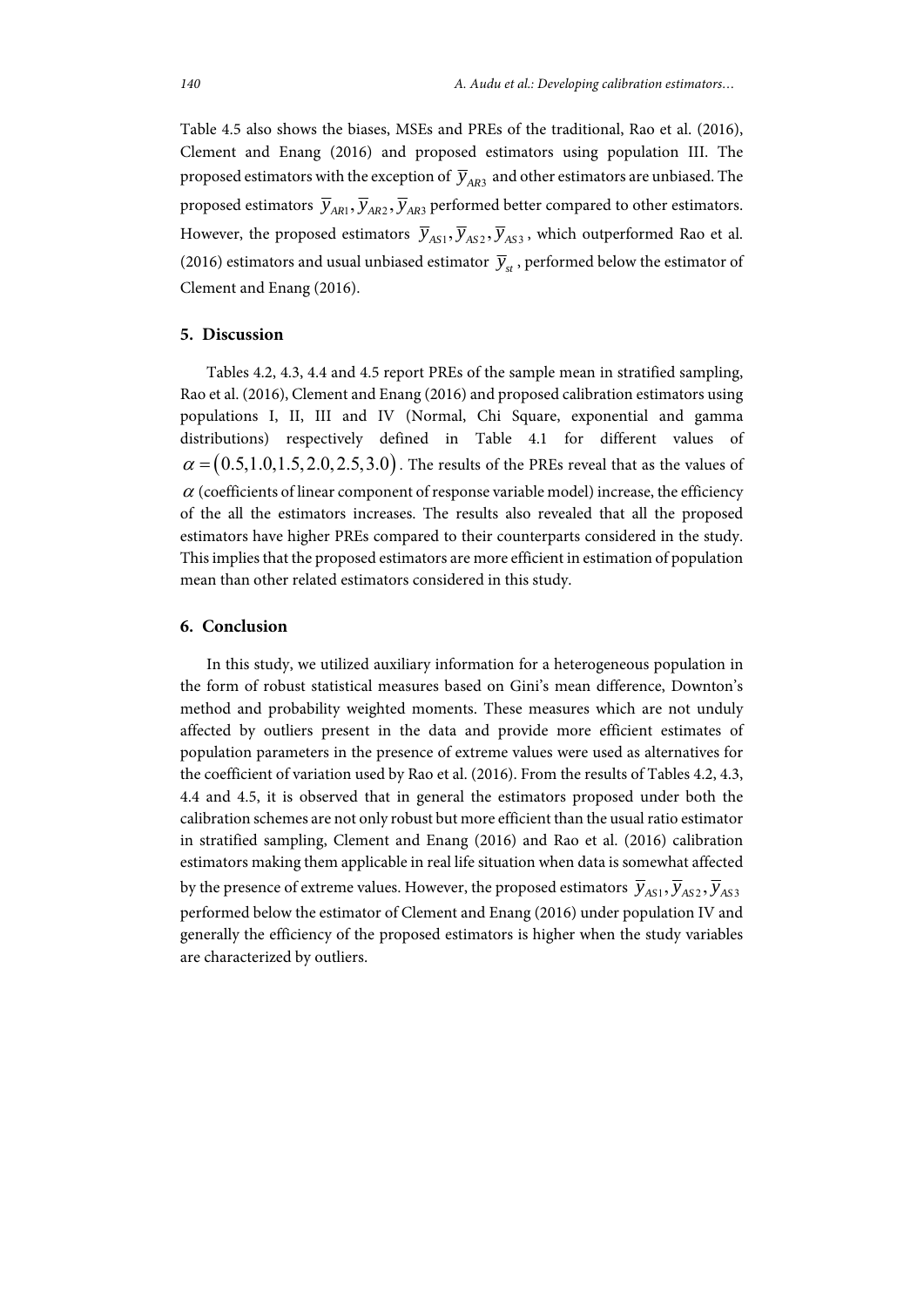# **References**

- ADITYA, K., SUD, U., CHANDRA, H., BISWAS, A., (2016). Calibration based regression type estimator of the population total under two stage sampling design. Journal of the Indian Society of Agricultural Statistics, 70, pp.19–24.
- BARKTUS, I., PUMPUTIS, D., (2010). Estimation of finite population ratio using calibration of strata weights. In Workshop on survey sampling theory and methodology: August 23–27, 2010, Vilnius, Lithuania, Vilnius.
- BREWER, K. R. W., (1995). Combining design based model based inference. Chapter 30 in Business Survey Methods (Eds. B.G. Cox, D.A. Binder, B.N. Chinnapa, A. Christianson, MJ. Colledge and P.S. Kolt). New York:Wiley, 589–606.
- BREWER, K. R. W., (1999). Cosmetic calibration with unequal probability sampling. Survey Methodology, 25(2), pp. 205–212.
- CLEMENT, E. P., ENANG, E. I., (2016). On the efficiency of ratio estimator over the regression estimator. Communications in Statistics - Theory and Methods, 46(11), pp. 5357–5367.
- DEVILLE, J. C., SARNDAL, C. E., (1992). Calibration estimators in survey sampling. Journal of American statistical Association, 87(418), pp. 376–382.
- ESTEVAO, V. M., SARNDAL, C. E., (2000). A functional form approach to calibration. Journal of Official Statistics, 16(4), pp. 379–399.
- ESTEVAO, V. M., SARNDAL, C. E., (2002). The ten cases of auxiliary information for calibration in two-phase sampling. Journal of Official Statistics, 18(2), pp.233–255.
- ESTEVAO, V. M., SARNDAL, C. E., (2006). Survey estimates by calibration on complex auxiliary information. International Statistical Review, 74, pp. 127–147.
- HORVITZ, D. G., THOMPSON, D. J., (1952). A generalisation of sampling without replacement from a finite universe. *J.* Amer. Statist. Assoc., 47, pp. 663–685.
- KIM, J. M., SUNGUR, E. A., HEO, T. Y., (2007). Calibration approach estimators in stratified sampling. Statistics & probability letters, 77(1), pp.99–103
- NIDHI, SISODIA, B. V. S., SINGH, S., SINGH, S. K., (2017). Calibration approach estimation of the mean in stratified sampling and stratified double sampling. Communications in Statistics - Theory and Methods*,* 46(10), pp. 4932–4942.
- RAO, D. K., TEKABU, T., KHAN, M. G., (2016). New calibration estimators in stratified sampling. Asia-Pacific World Congress on Computer Science and Engineering, pp. 66–69.